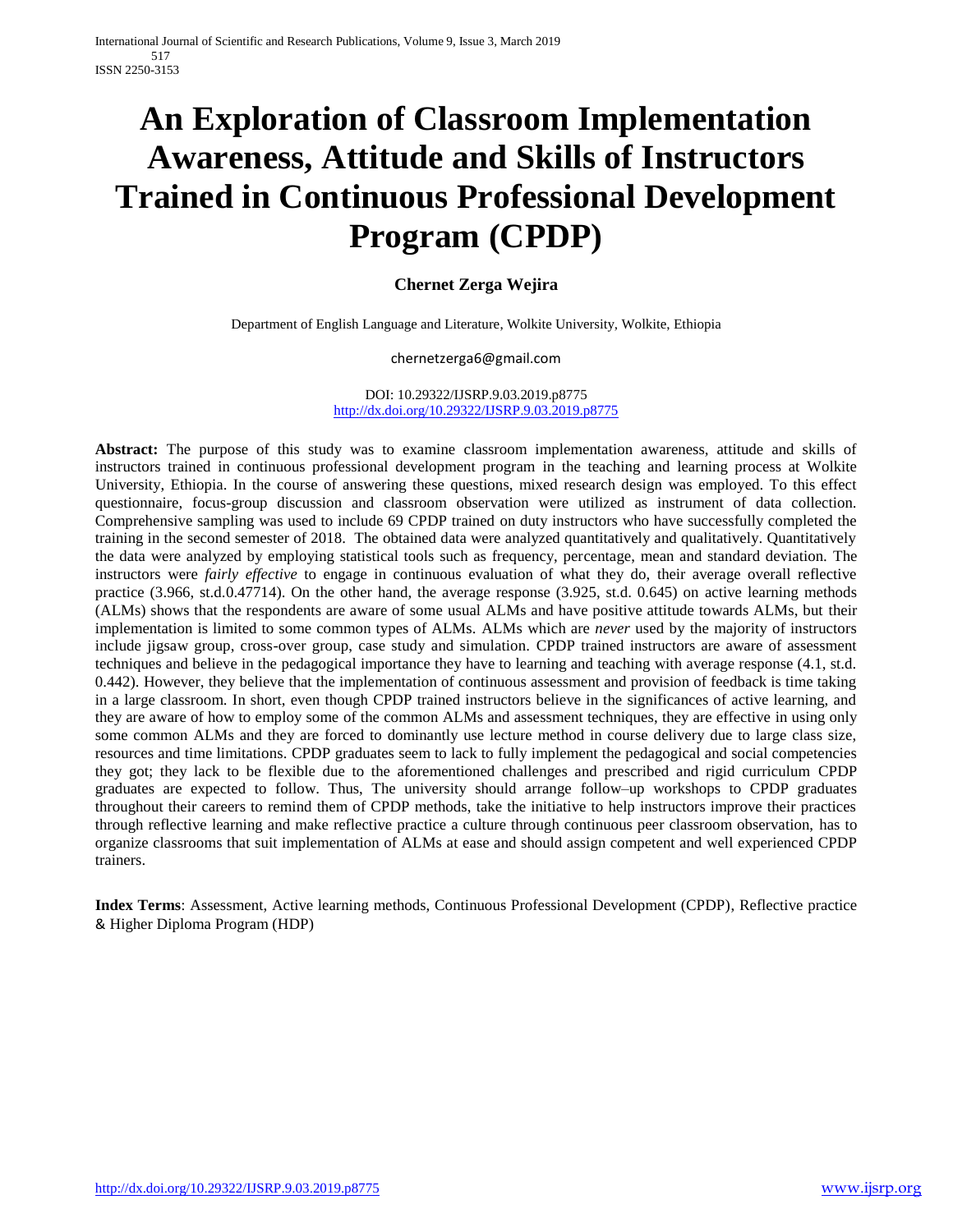## **I. INTRODUCTION**

ducation significantly affects the development of a country in terms of the economic growth, employment H<br>ducation significantly affects the development of a country in terms of the economic growth, employment<br>opportunity and the stability and fairness in politics. It is powerful tool to change people's lives for the better affects positively the economic development of a country on long term. It is even more important to make a technological change and create new methods of production that transform the economy. This means knowledge of intensive industries, agriculture, and services will determine the success of the country"s development. In general, if there is a more educated society, they may come with higher rates of innovation, higher overall productivity through firms" ability to introduce new and better production methods, and faster introduction of new technology. Therefore, education, in general, and higher education in particular, are fundamental to the construction of a knowledge economy and society in all nations (Teshome, 2003).

The provision of education and utilization of its output is unthinkable without adequate teacher education and well organized teacher continuous professional development opportunities. In 1994, the Ethiopian education and training policy was issued and a pledged four educational goals: quality, access, relevance and equity (Federal Democratic Republic Government of Ethiopia, 1994, p. 2)

Higher Diploma Program has been introduced by Ministry of Education (MoE) to higher education institutions to maintain the quality of education. The aim of the HDP is to improve the quality of education in Ethiopia through a licensing program that will develop the skills and professionalism of teacher educators**.** The HDP includes four modules which are focused on reflective educator, time management, active learning methods, continuous assessment, and school/organizational placement and action research.

Formerly, The Higher Diploma Program was run by the MoE with the collaboration of VSO. Currently, all teacher education colleges and government universities are having staffs who are deliberated with coordination and training of lecturers and academic stuffs. Starting from its inception, HDP is mandatory for all faculty teaching staff, and so is attendance though their attendance and successful completion could be associated with several factors. According to the training manual, the course must be attended for four hours each week for a year. Attendance must be completed with a successful completion of the modules. In fact, over the years, the program was updated continually to address government policies and strategies such as the ESDP IV and the Growth and Transformation plan 2010/11-2014/15(GTP).

Wolkite University started offering HDP training since its establishment (2012). The university has trained about 240 candidates in four consecutive batches. It is also hoped that the program will continue until all academic staffs of the University get certified. As a result, the University found it important to conduct a study on the implementation of the program by HDP graduates in the teaching and learning process as compared to the non HDP trained ones.

#### **1.1. Statement of the Problem**

In line with the MoE expectation Wolkite University has offered training to its academic staffs since its establishment through which about 140 instructors are graduated. The main objective of the program is improving the instructional practice of staffs which, in turn, leads to the provision of quality educations to the students. To this end, the university"s Education Quality Assurance and Enhancement Office, the Higher Diploma Leaders and the Higher Diploma Candidates are investing a lot of their time, effort and resources for the overall success of the program. Hence, assessing the outcomes of this program on the instructional practice of instructors has a paramount importance in order to improve its way of delivery to the better, and to realize its objectives on the ground.

The delivery of the HDP program is believed to be highly relevant to all academic staffs of the University for Many Reasons. Firstly, it is part of the instructors" continuous professional development endeavors. Secondly, it provides instructors all the necessary skills that will help them to conduct their lessons in their real classrooms successfully thereby they will be an expert in the field of teaching. These include such skills as planning their lessons before starting their daily lessons, evaluating themselves before and after class sessions, implementing active learning strategies and methods in the teaching learning process, implementing continuous assessment to facilitate learning, exhibiting various role model behaviors, and getting involved in action research and team work. More importantly, the program is supposed to bring about a paradigm shift from the traditional teacher-centered teaching approach to learner centered one where students will be active and independent learners. All these practices are important inputs in order to secure of education in higher education institutions.

However, the practical implementation of the principles HDP graduates have acquired from the HDP training have not yet been studied in Wolkite University. Therefore, this study tried to assess the implementation of the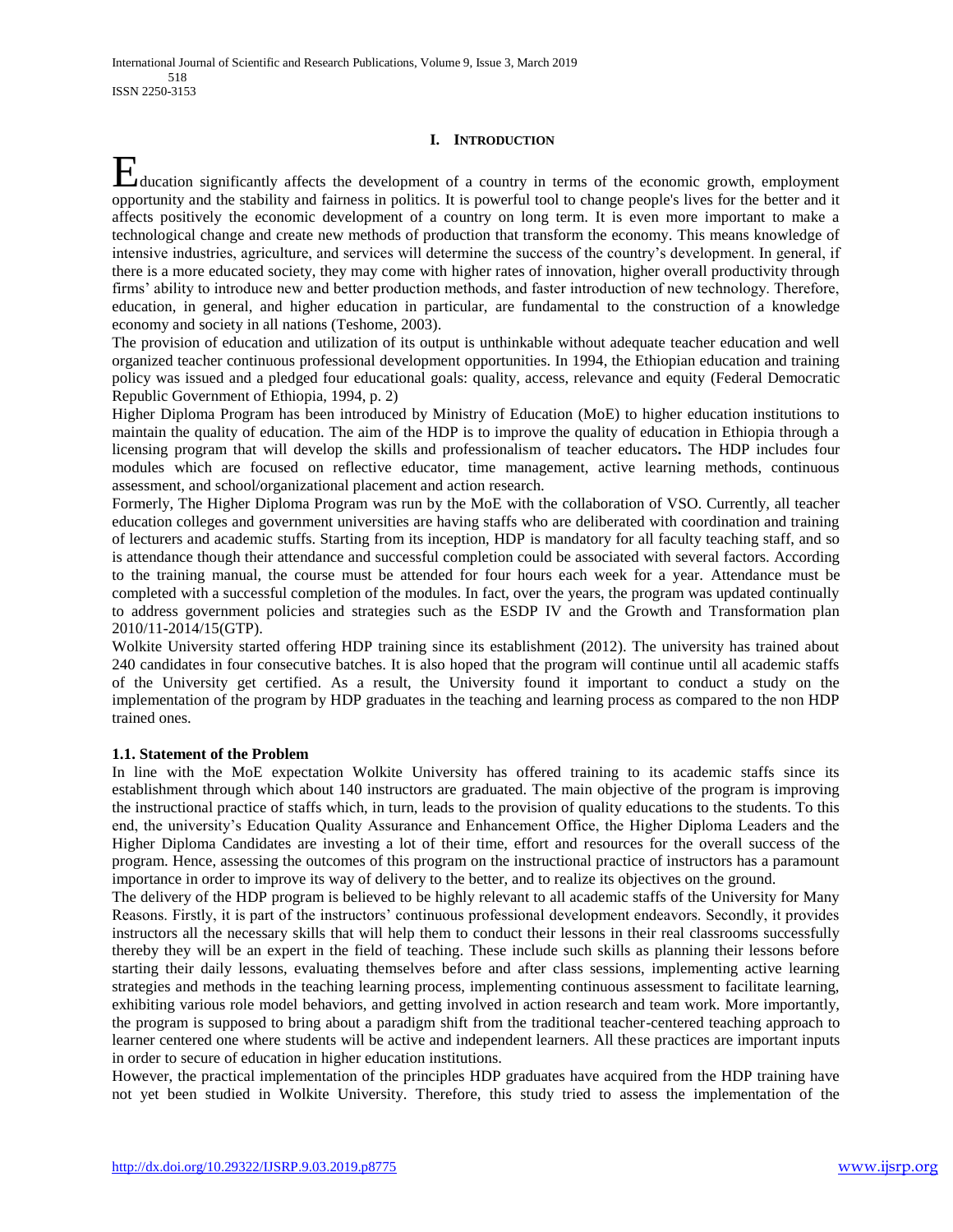International Journal of Scientific and Research Publications, Volume 9, Issue 3, March 2019 519 ISSN 2250-3153

competencies acquired by HDP graduates in their classroom instruction. To this end, this study focused on analyzing the extent to which on duty graduates of HDP are applying the training skills in their classroom instruction.

## **1.2. Objectives**

The general objective of this study was to assess HDP graduates" implementation competencies acquired from the training by comparing the responses of HDP trained instructors with their students and line managers. The specific objectives of the study were to:

- Identify the level of the reflective practice of HDP trained instructors.
- Assess the knowledge, attitude and skills of using active learning methods of HDP trained instructors.
- Assess the knowledge, belief and practice of using assessment techniques of HDP trained instructors.
- Identify the major challenges that hinder HDP graduate in the implementation of active learning methods and assessment techniques.

## **II. REVIEW OF RELATED LITERATURE**

#### **2.1. Learning as Reflection**

Reflection as an aspect of learning enhances professional and personal development and helps teacher educators and all teachers to be more effective. Dewey (1933) as cited in *Ministry of Education Higher Diploma Handbook* (2011) describes teaching as a complex activity, requiring professional decisions in situations where there are no 'right' answers. At one extreme, there are teachers who only follow set routines, based on tradition, habit, institutional norms and expectations. They tend to be rigid and unresponsive, although they may be reasonably *effective* in covering the syllabus and preparing students for examinations. Dewey (1933) referred to such action as "routine action" as distinct from "reflective action" when *reflective* teachers engage in continuous evaluation of what they do; this enables them to be flexible, analytical, and socially aware.

In the HDP you are experiencing yourself as a learner and through reflection on your own practice you will be encouraged to guard against being "stuck" in your traditional ways of doing things. Pollard et al (2008, pp14/15) identify "seven key characteristics of reflective practice:

- 1. Reflective teaching implies an active concern with aim and consequences, as well as means and technical efficiency.
- 2. Reflective teaching is applied in a cyclical or a spiral process, in which teachers monitor, evaluate and revise their own practice continuously.
- 3. Reflective teaching requires competence in methods of evidence based classroom enquiry, to support the progressive development of higher standards of teaching.
- 4. Reflective teaching requires attitudes of open mindedness, responsibility and wholeheartedness.
- 5. Reflective teaching is based on teacher judgement, informed by evidence-based enquiry and insights from other research.
- 6. Reflective teaching, professional learning and personal fulfilment are enhanced through collaboration and dialogue with colleagues.
- 7. Reflective teaching enables teachers to creatively mediate externally developed frameworks for teaching and learning.

#### **2.2. What is active learning?**

According to Polland (2008), active learning can be defined as any teaching/instructional approach whereby all students are fully and meaningfully engaged in the learning process.

Active learning therefore requires a student-centred approach with a shift in emphasis from passive to active learning; a change in behavior underpinned by a change in thinking and encouraging students to take responsibility for their own learning. The intention of active learning methods is to develop higher order levels of knowledge, such as comprehension, application, critical thinking, analytical skills and evaluation. Pollard (2008, p288) maintains that "active learning is linked to further factors such as motivation, stimulus and concentration"

Melese, Tadesse and Asefa (2009) show that there was some evidence of the use of learner centred methods in upper primary schools in the Jimma area of Ethiopia although not to the extent that they would have wished.

An example of the positive effects of active learning can be found in Akinoglu and Tandogan (2007) study on science teaching to compare the effects of problem based active learning and traditional lecturing on grade 7 students. The findings show that using problem based active learning had a positive effect on students" academic achievement and a positive attitude to the science course.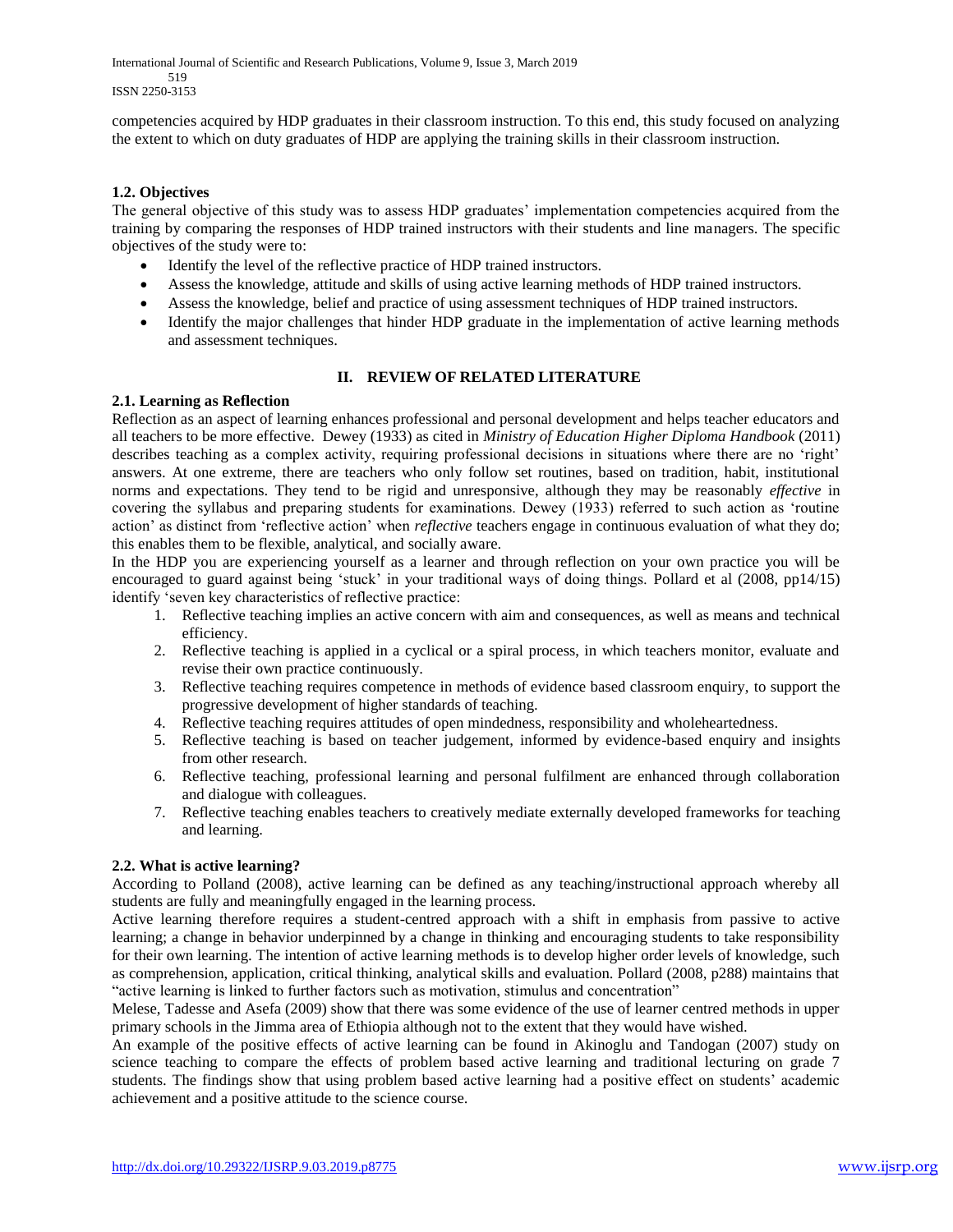International Journal of Scientific and Research Publications, Volume 9, Issue 3, March 2019 520 ISSN 2250-3153

However, there are some misconceptions about active learning. With this regards Livingstone (2001) lists some common misconceptions about active learning in that it:

- is simply group discussion and activities
- is simply physical activity, it is about engaging the students' brains
- is simply fashion without any research to back it up
- does not fit the cultural context of Ethiopian schools

Lecture style should be completely abandoned, that is, it is a common misconception that direct teaching has to be fully abandoned. That is not so. What has to be left completely out of students' experience is BAD direct teaching. BAD learner-centered teaching should also be abandoned.

### **2.3. Challenges to using active learning methods in Ethiopia**

Challenges to using active learning methods in Ethiopia are indicated as large classes, shortage of resources and facilities, course/Module content too large, student resistance, teacher resistance, teacher"s workload, lack of management support and lack of planning, preparation and time management.

Similarly the challenges in large classes/groups are even worse. These include: teacher unaware of students and their names – psychological gap between teacher/student. Also it is difficult to accommodate all learning styles in large classes. On the other hand, the teacher is expected to be aware of differentiation. The other challenge is the difficulty of managing continuous assessment. A further challenge is maintaining student discipline and concentration.

Some strategies to help overcome the challenges to using active learning methods are suggested. To begin with the teacher should be very systematic and organized. To do this he/she can prepare detailed session plans with group activities. Establishing ground rules for students using some students to help is an important strategy. Also, where possible arrange seating in the rooms so that students must sit in groups. Ask groups to elect a secretary and time keeper; change these roles for different activities. Move around the room in order to change the dynamics and build a relationship with all students. Other strategies include:

## **2.4. Concept of Assessment**

According to Getachew, A. etal (2018) Assessment is the process of collecting, interpreting, and recording information about the students" and the teacher"s achievements. It suggests changes or improvements that should be made in the teaching learning process. Teachers need to use a range of assessment techniques that are appropriate to the learning activities of the students in order to fulfill the primary aim of assessment, which is to support learning.

#### **Formative assessment:**

The purpose of formative assessment should be to provide regular feedback to students in order to stimulate learning and to provide students with information which will enable them to judge the effectiveness of their learning strategies and to make progress. Formative assessment should also alert teachers to any aspects of the course or approaches to teaching where students are having difficulties

#### **Summative assessment:**

The main purpose of summative assessment is to make a judgment regarding each student's level of achievement for any given assignment. The results of this type of assessment are generally expressed as marks, percentages, grades, or qualifications. Summative assessment may be defined as a measure of a student"s performance or level of achievement at the end of a unit of study.

#### **Assessment Methods**

The instructor/team of instructors shall ensure that the assessment methods developed for use for a module/course are closely related to the intended learning outcomes of the specific module/course.

In planning for student assessment, the instructor/team of instructors shall ensure the balance between formative assessment and summative assessment. Whereas instructors are primarily responsible for ensuring the balance, departments shall make sure that the balance is maintained for each module/course.

The instructor/team of instructors for each module shall ensure the use of a combination of assessment methods in evaluating student learning which usually involve but are not restricted to written examination, tests, quizzes, teacher observation, project work, seminar, group/individual assignment, class work, home work, oral presentation, term paper, class participation, discussion, debates, performing practical tasks and student portfolio, and workplace observations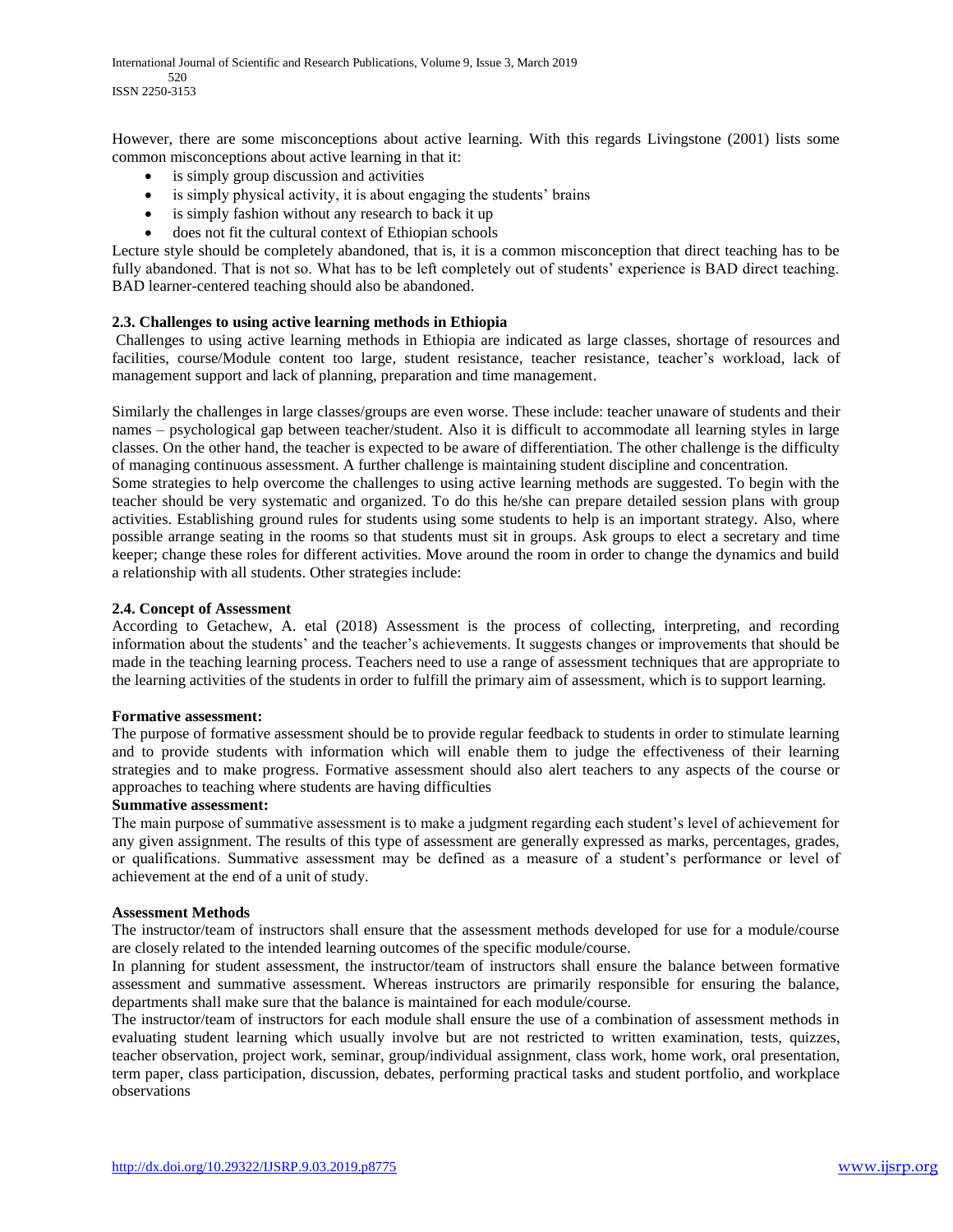## **III. METHODOLOGY**

#### **3.1. Research Design**

A descriptive survey research design was employed. Survey design was chosen since it is useful to assess whether the higher diploma program graduates at Wolkite implement the training they acquired or not. This method was selected because of its usefulness in elucidating the existing situation or phenomenon based on samples that represent a population (Creswell, 2003). A concurrent mixed approach was used to collect and analyze the data.

### **3.2. Population of the study**

The population of this study is on duty staffs of Wolkite University who have successfully completed HDP training in the second semester of 2018. Furthermore, college deans, department heads and college quality assurance coordinators were the target of this study.

### **3.3. Sample size and sampling technique**

All HDP trained teachers were involved to fill the questionnaire. Comprehensive sampling technique was employed.

### **3.4. Data Collection Instruments**

Questionnaire and Focused Group Discussion were used to collect data. Here is the detailed description of the instruments:

### **3.4.1. Questionnaire**

Self–administered questionnaire prepare by Abdisa. (2016) was adopted and used to assess teachers" practice of reflective activity, active learning methods and use of assessment techniques. The aim of the questionnaire was to elicit data that would help to answer the research questions and to achieve the objectives of the study. Similar to the above researchers, separate questionnaire was used for teachers.

### **3.4.2. Classroom Observation**

When observation is combined with other data collecting tools, it allows for an interpretation of the situation which is being studied**.** Six teachers out of the total sample were selected on voluntary basis. The six teachers sections were observed four times. A check list was constructed by the researcher in order to specify the active learning methods and assessment methods the teachers employ, and see if there were challenges in implementing active learning methods. The checklist contained five points with two columns of 'Yes' or 'No' answers. At the end of the observation, the 'Yes' or 'No' categories were changed into five-point scales namely: Ineffective (0), less effective (1), fairly effective (2), effective (3), and very effective (4) The researcher objectively analyzed observed ALMs, assessment techniques and reflective practices. The co-observer and the researcher together saw the lessons and put a tick mark on the checklist when they observed ALMs, techniques and practices. Each session was scheduled for 50 minutes. The observation was conducted for 36 periods all together; the six teachers were observed six times each. Totally, the classes were observed for 30 hours.

#### . **3.4.2. Focus Group Discussion (FGD)**

Focus group discussion was used as a second method to collect and triangulate data. Although there seem to be inconsistency among scholars on the optimum size of participants in an FGD, the size preferred by Groves et al (2004) is 6-12. General guidelines of discussion were prepared based on the content of the questionnaire that tried to address the various aspects of the research issue. In line with this, the researcher organized seven groups in which one FGD for each college teacher.

#### **3.5. Method of Data Analysis**

Both quantitative and qualitative methods of data analysis were used to analyze the data. In the quantitative analysis, statistical techniques of percentage, frequency count, mean and standard deviation were employed. The qualitative data were analyzed on thematic basis considering the research questions.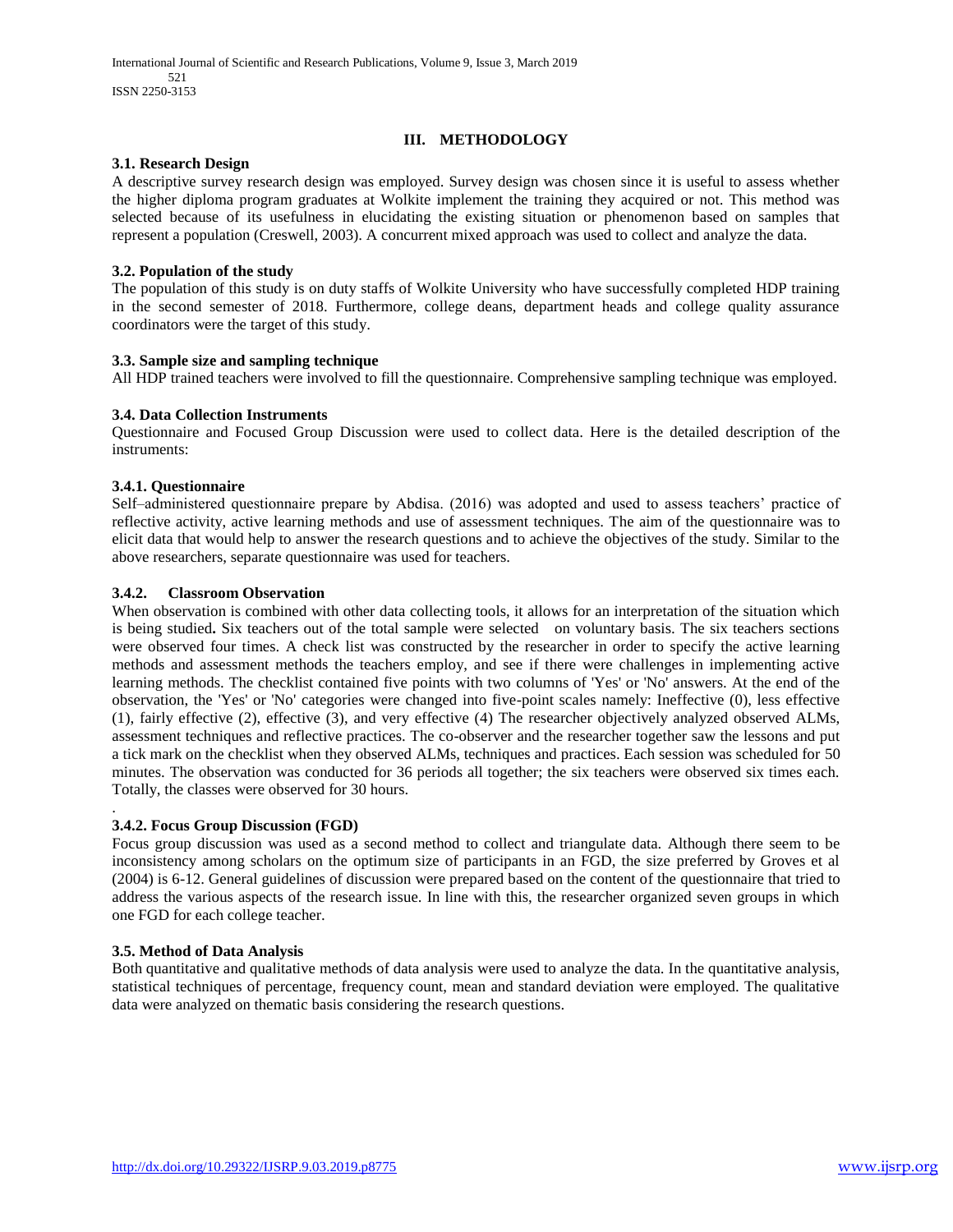## **IV. FINDINGS**

# **4.1. Findings of Questionnaire**

#### **4.1.1. Description of the Respondents**

In this study a total of 69 instructors from six colleges were included. Out of the total instructors  $27(39.7\%)$ , 14(20.6%), 15(21.7%) of them are from CNCS, CSSH, Engineering respectively and the remaining 18% of the respondents are from BECO, CCI, and College of Agriculture.

| Variable   | Category    | Count $(\%)$ |
|------------|-------------|--------------|
|            | <b>CNCS</b> | 27 (39.7%)   |
|            | <b>CSSH</b> | 14 (20.6%)   |
| College    | <b>BECO</b> | $2(1.9\%)$   |
|            | Informatics | $4(5.8\%)$   |
|            | Engineering | 15 (21.7%)   |
|            | Agriculture | 6(8.7%)      |
| <b>Sex</b> | Female      | $2(3.03\%)$  |
|            | Male        | 64 (96.97%)  |

## **Table 1: Summary of the participants**

Almost all of the respondents (96.7%) are male and the remaining 3.035 of them are females.

## **4.2. 2. Reflective Practice of HDP Trained Instructors**

The result in table 2 below shows the level of HDP trained instructors" reflective practices in Wolkite University. Almost all of the respondents (65 of them, 94.2%) look forward from students, colleagues to improve their teaching. The respondents showed readiness to listen and learn from students and colleagues; reflective teachers are openminded.

Similarly, 95.7% of the respondents analyze their own lessons regularly to see what worked and what did not. With regards to time management, most of the respondents reported that they manage time in planning ahead of lessons. This shows that the respondents employ monitoring as reflective behavior.

Furthermore, 92.8 % of the participants agreed that they assess their way of communicating feedback with students. The findings above support Polland"s (2008) assertion that reflective teaching is applied in a cyclical or a spiral process, in which teachers monitor, evaluate and revise their own practice continuously.

According to Dewey (1933) reflective teachers are distinct from teachers with 'rigid and unresponsive behaviour' who focus on routine action, based on tradition, habit, institutional norms and expectations. Reflective teachers engage in continuous evaluation of what they do; this enables them to be flexible, analytical, and socially aware. As can be seen from the data HDP trained instructors analyze their lesson's effectiveness. Similarly they assess their way of communicating feedback with students.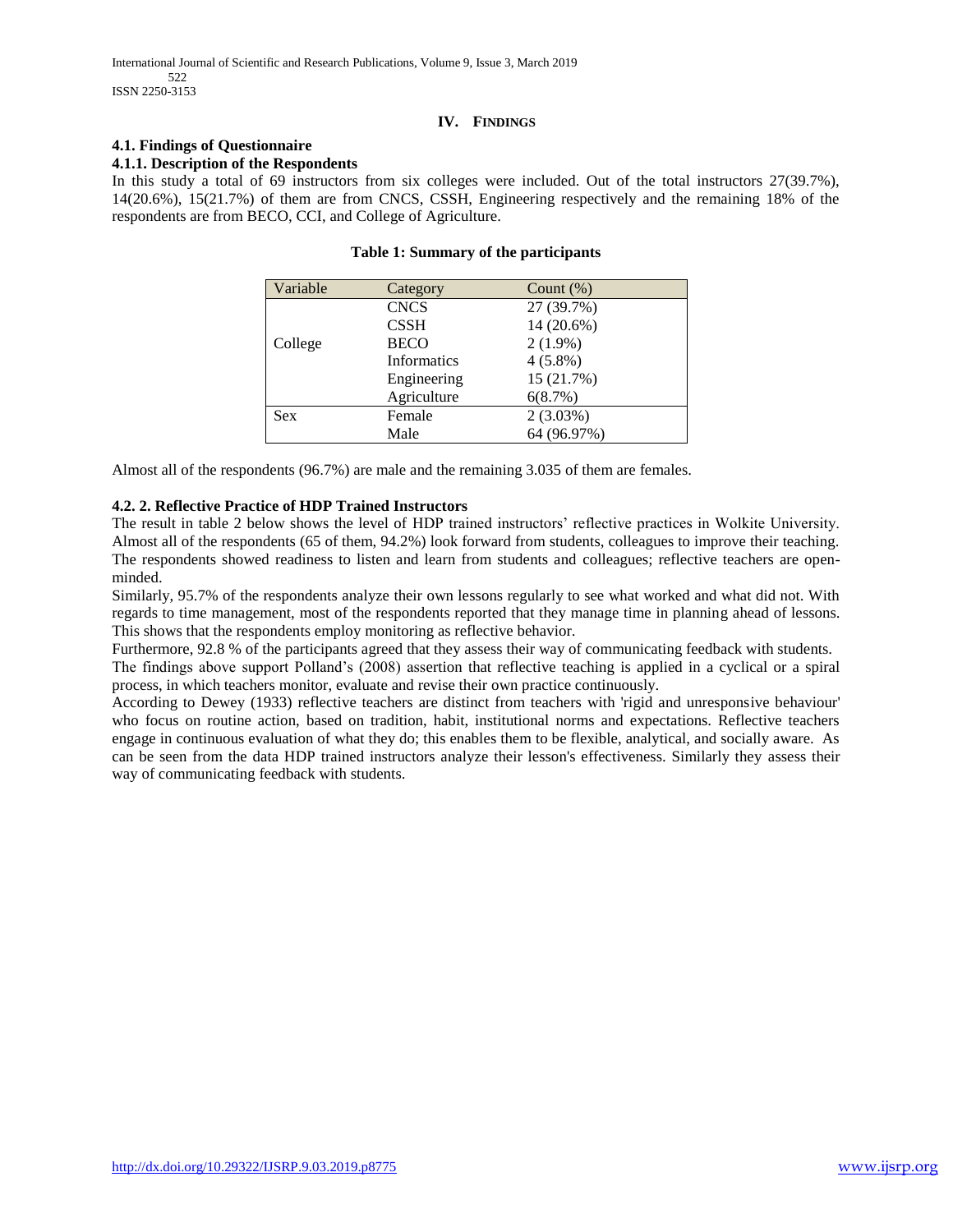|  |  | <b>Table 2: Summary of Reflective Practices</b> |  |
|--|--|-------------------------------------------------|--|
|  |  |                                                 |  |

| No | <b>Items</b>                                                                                                   | <b>SDA</b>                            | DA           | <b>UD</b>    | A            | <b>SA</b> |
|----|----------------------------------------------------------------------------------------------------------------|---------------------------------------|--------------|--------------|--------------|-----------|
| 1  | Look forward from students, colleagues to improve $ _{1(1.4\%)}$<br>my teaching                                |                                       | $0(0\%)$     | 3(4.3%)      | 31(44.9%)    | 34(49.3%) |
| 2  | Analyze my own lessons regularly to see what $0(0\%)$<br>worked and what did not                               |                                       | $0(0\%)$     | $3(4.3\%)$   | 34(49.3%)    | 32(46.4%) |
| 3  | Manage my time properly by planning ahead of $\begin{bmatrix} 1(1.4\%) \end{bmatrix}$<br>lessons               |                                       | $2(2.9\%)$   | $0(0\%)$     | 32(46.4%)    | 34(49.3%) |
| 4  | Assess my way of communicating feedback with $ 1(1.4\%)$<br>students                                           |                                       | $0(0\%)$     | $4(5.8\%)$   | 32(46.4%)    | 32(46.4%) |
| 5  | in research activities<br>that<br>Engage<br>knowledge base related to my field of study                        | $\overline{\text{expand}}_{3(4.3\%)}$ | 2(2.9%)      | $5(7.2\%)$   | 45(65.2%)    | 14(20.3%) |
| 6  | Participate in scholarly seminars/workshops to help $ 3(4.3\%)$<br>myself and staff update knowledge and skill |                                       | $2(2.9\%)$   | 11(15.9%)    | 32(46.4%)    | 21(30.4%) |
| 7  | designing/developing<br>Participate<br>in<br>materials/modules                                                 | $\text{course}_{5(7.2\%)}$            | 3(4.3%)      | $8(11.6\%)$  | 30(43.5%)    | 23(33.3%) |
| 8  | Understand cultural diversities in my classrooms                                                               | 3(4.3%)                               | 3(4.3%)      | $5(7.2\%)$   | 20(29%)      | 38(55.1%) |
| 9  | can say that my classroom is socially inclusive                                                                | 3(4.3%)                               | $1(1.4\%)$   | 9(13%)       | 30(43.5%)    | 26(37.7%) |
| 10 | to participate in lessons $2(2.9\%)$<br>Encourage students<br>planning and assessment                          |                                       | $8(11.6\%)$  | 12(17.4%)    | 23(33.3%)    | 24(34.8%) |
| 11 | Believe it helpful to collaborate with colleagues $\text{in}_{0(0\%)}$<br>planning and teaching a course       |                                       | $1(1.4\%)$   | $7(10.1\%)$  | 31(44.9%)    | 30(43.5%) |
| 12 | Prefer to do research with colleagues to doing it on $ 1(1.4\%)$<br>my own                                     |                                       | $5(7.2\%)$   | $10(14.5\%)$ | 29(42.0%)    | 24(34.8%) |
| 13 | Believe that my non-academic personal qualities $ 18(26.1\%)$<br>have no impact to my practice of teaching     |                                       | $11(16.9\%)$ | $9(13.0\%)$  | $17(24.6\%)$ | 14(20.3%) |
| 14 | If Believe I should be held accountable for the failure $\mu$ (5.8%)<br>of my students                         |                                       | 10(14.5%)    | 10(14.5%)    | 26(37.7%)    | 19(27.5%) |
| 15 | Believe that my personal qualities do not influence $16(23.2\%)$<br>my students performance                    |                                       | $17(24.6\%)$ | 6(8.7%)      | $17(24.6\%)$ | 13(18.8%) |

The other item of this section was designed to identify whether the instructors in focus involve themselves in research activities that expand knowledge base related to their field of study. 20.3% and 65.2% of the respondents reported *agree* and *stronglyagree* respectively to this item. Reflective teachers are required to undertake inquiries that improve classroom practices and knowledge of their field. Likewise, in another item that was devised whether the participants involve in scholarly seminars/workshops to help themselves and staffs update knowledge and skill 30.4% *stronglyagreed* and 46.4% *agreed* respectively. This shows that reflective teaching requires continuous change and improvement.

The respondents' preferences to do research with colleagues to doing it on their own indicate their professional collaboration as reflective behavior. Regarding this practice, 76.8% (42% agree and 34.8% strongly agree) agreed that they prefer to do research with colleagues to doing it on their own. In the same fashion, 78.4% of them agreed that they believe that it is helpful to collaborate with colleagues in planning and teaching a course. This result supports Polland's (2008) idea that reflective teaching requires professional learning and personal fulfilment are enhanced through collaboration and dialogue with colleagues.

On the other hand, the informants understand there are cultural diversities in their classrooms and manage the classroom to be socially inclusive. This indicates that the respondents training helped to be reflective and socially aware.

A further finding on the level of reflective practice of the respondents is their sense of responsibility to students" failure. Pollard et al (2008) assert that reflective teaching requires attitudes of responsibility. Concerning this, 65.2 % of teacher respondents believe that they should be held accountable for the failure of their students.

On the other hand, about 42.02% of the instructors believed that their non-academic personal qualities have impact to their practice of teaching but 30.43% of them disagree with this idea while 13% of them could not decide. About 43.5% of them believed that their personal qualities do not influence students" performance while 47.8% of them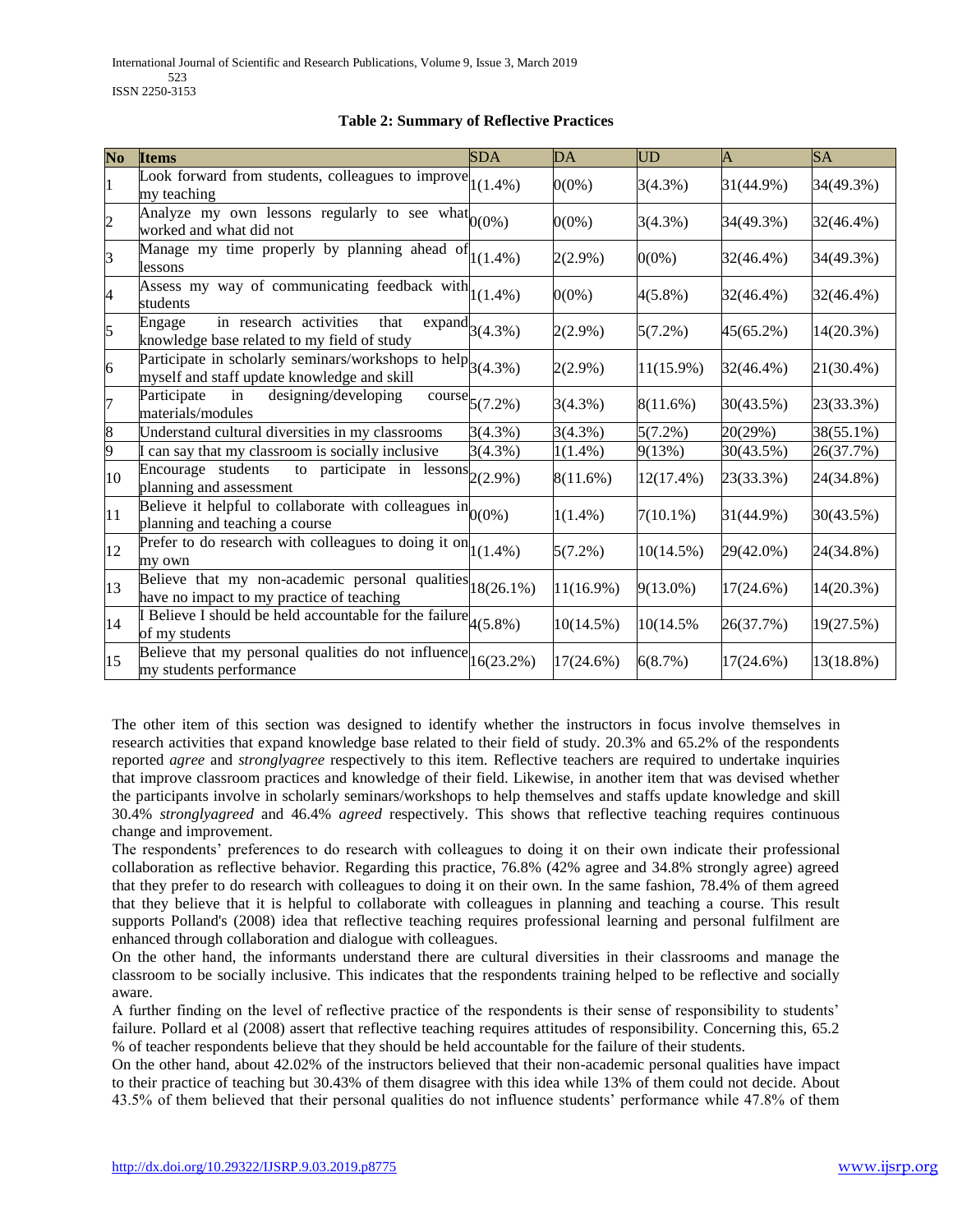International Journal of Scientific and Research Publications, Volume 9, Issue 3, March 2019 524 ISSN 2250-3153

believed that their personal qualities affect students" academic performance. From items 13 and 15 it could be said that there are some instructors who believe that their personal or non academic qualities do not affect teachinglearning and students' performance.

The average score 3.966 out of five for reflective practice of HDP trained instructors showed that they practice reflective teaching with standard deviation of 0.47714. HDP trained instructors reflective practice relates to their monitoring and evaluation of their own practice continuously in participating in seminars and workshops, engage in research activities that expand knowledge related to their field of study, analyze their lessons regularly to see what worked and what did not, manage time, listen to collogues and students and accommodate social inclusiveness in the classroom. It could be said that there are some instructors who believe that their personal or non academic qualities do not affect teaching-learning and students' performance. However, HDP trained instructors' practices to encourage students to participate in lessons planning and assessment and to believe that their personal or non academic qualities do not affect teaching-learning and students" performance are still premature.

Their reflective practices are reflections of their professional and social competence.

## **4.2. 3.HDP Trained Instructors' Knowledge of ALMs**

The second part of the questionnaire was devised to assess instructor respondents" knowledge of the different active learning methods. About 76.8% of the instructors *always* practice question. No HDP trained instructor reported about not using question and answer. It is the dominant active learning method employed by HDP trained instructors.

The second most frequently used active learning method employed by the instructors is cooperative learning. 47.8% of the respondents *always* employ cooperative learning method, and 44.9 % of them use this method *sometimes*.

The other active learning method by HDP trained instructors is discussion. With regards this, 44.93% of the participants reported *always* and 52.17% of them *sometimes* about using discussion as active learning method.

As to brainstorming 39.1% and 58% of the respondents employ it *always* and *sometimes* respectively and while 2.9% of the instructors *never* used brainstorming questions.

As can be seen in the table below, it seems that HDP trained instructors lack knowledge of implementing role-play, simulation, case study and debate. From the total respondents, 29%, 24.6%, 24.64% and 21.7% of the participants *never* used role-play, simulation, case study and debate respectively.

| $\overline{\text{No}}$ | Items                               | Never Always | Sometimes   | Always       |
|------------------------|-------------------------------------|--------------|-------------|--------------|
|                        | Question and answer                 | $0(0\%)$     | 16(23.2%)   | 53(76.8%)    |
|                        | Brainstorming                       | $2(2.9\%)$   | 40(58%)     | 27(39.1%)    |
| 3                      | Group work/pair work                | $1(1.4\%)$   | 47(68.1%)   | 21(30.4%)    |
| 4                      | Role-play                           | 20(29%)      | 41(59.4%)   | 8(11.6%)     |
| 5                      | Demonstration                       | 6(8.7%)      | 51(73.9%)   | 12(17.4%)    |
| 6                      | Project work                        | $4(5.8\%)$   | 54(78.3%)   | $11(15.9\%)$ |
| 7                      | Simulation                          | $17(24.6\%)$ | 47(68.1%)   | $5(7.2\%)$   |
| 8                      | Problem solving                     | 3(4.3%)      | 37(53.6%)   | 29(42%)      |
| 9                      | Debates                             | 15(21.7%)    | 44(63.8%)   | $10(14.5\%)$ |
| 10                     | Cooperative learning                | $5(7.2\%)$   | 31(44.9%)   | 33(47.8%)    |
| 11                     | Presentation                        | $5(7.2\%)$   | 47(68.1%)   | 17(24.6%)    |
| 12                     | Jigsaw group project                | 26(29%)      | 41(59.4%)   | 2(11.6%)     |
| 13                     | Balloon game                        | 37 (53.62%)  | 26 (37.68%) | 6(8.69%)     |
| 14                     | Report writing/storytelling/writing | 9(13%)       | 44(63.8%)   | 16(23.2%)    |
| 15                     | Cross over group                    | 31 (44.9%)   | 33 (47.8%)  | $5(7.2\%)$   |
| 16                     | Buzz group                          | 20 (28.98)   | 46 (66.66%) | 3(4.34%)     |
| 17                     | Decision line                       | 16 (23.18%)  | 41(59.42%)  | 11(15.94%)   |

## **Table 3: Practice of Different Active Learning Methods**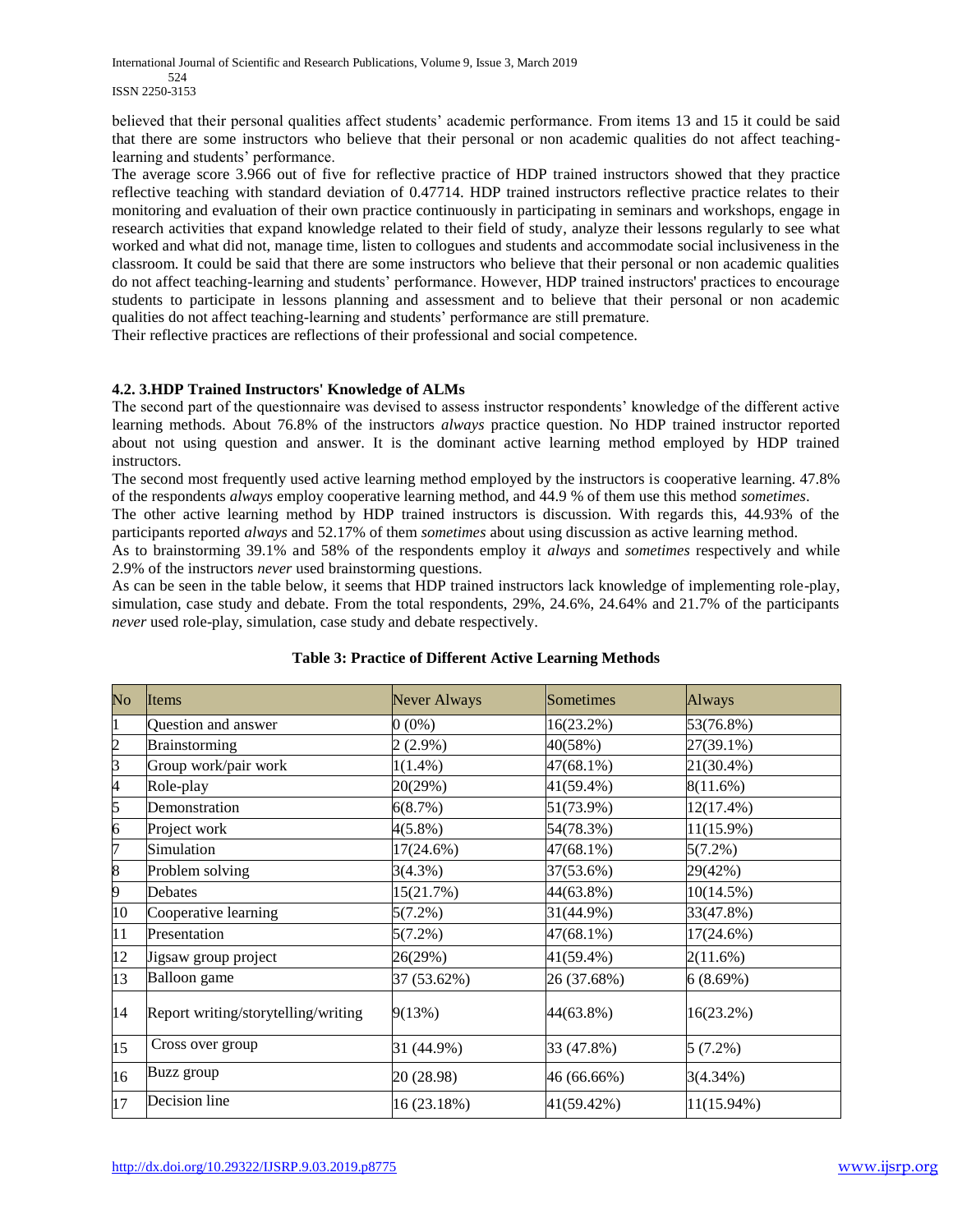About 78% of the respondents *sometimes* give project work for their student while 15.9% of them *always* give project. About 68% and 24.6% of instructors give presentation *sometimes* and *always* respectively.



**Figure 1: summary of case study**

According to figure 1, about 25% of instructors never give case study for students but nearly 12% of them always give case study. But more than half (63.77%) of them sometimes give case study.



**Figure 2; Gaped Lecture**

Nearly half (45%) and 15% of the respondents always give discussion and peer teaching respectively. About 74% of them sometimes practice peer teaching.

Next to question and answer, brainstorming and discussion methods, group work, problem-solving and project work are employed by the majority of the participants.

Overall while 10.48% of the participants *never* implement active learning methods, 89.68 of them employ active learning methods in the teaching-learning *sometimes* (60.47%) and *always* (29.21%) respectively. The majority of the respondents *never* employ Jigsaw group project, Cross over group, Buzz group and Decision line ALMs.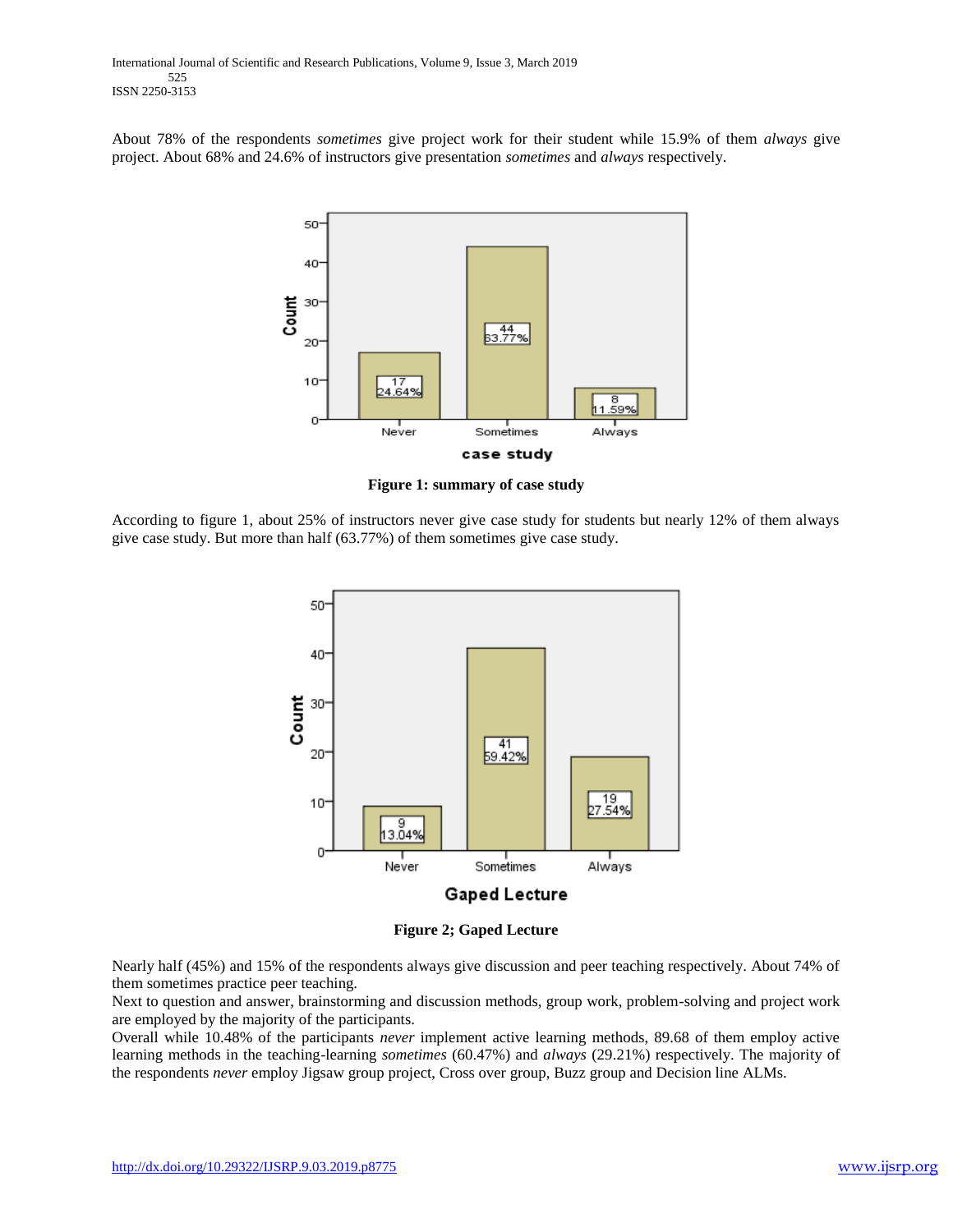International Journal of Scientific and Research Publications, Volume 9, Issue 3, March 2019 526 ISSN 2250-3153



**Figure 3: Summary of Discussion (A) and Peer Teaching (B) Active learning methods**

## **4.2.4. Active Learning Methods Managing Skills**

In the questionnaire some items were devised to identify the skills HDP trained instructors employ in managing active learning methods in teaching learning. About 84% of the respondents always write important notes on the board for students but 1.4% of them never write short note on the board in managing active learning methods. Half of the instructors (50.7%) *always* use demonstration method where as 46.4% of them use this skill *sometimes* to help students in learning with active learning methods.

| $\rm No$       | <b>Managing Techniques</b>                                                                                  | <b>Never</b> | Sometimes    | <b>Always</b> |
|----------------|-------------------------------------------------------------------------------------------------------------|--------------|--------------|---------------|
|                | write important notes on the board                                                                          | $1(1.4\%)$   | $10(14.5\%)$ | 58(84.1%)     |
| $\overline{2}$ | use demonstration method to help students                                                                   | $2(2.9\%)$   | 32(46.4%)    | 35(50.7%)     |
| 3              | give students classroom tasks that make them stand up and move $\vert_{7(10.1\%)}$<br>around the classroom. |              | 39(56.5%)    | 23(33.3%)     |
| $\overline{A}$ | establish ground rules with my students                                                                     | 3(4.3%)      | 34(49.3%)    | 32(46.4%)     |
| 5              | allocate some part of the course/module for students to cover $\text{in}_{9(13.0\%)}$<br>their own time     |              | 41(59.4%)    | 19(27.5%)     |

#### **Table 4: Summary of Managing Active Learning Managing Techniques**

While 56.5% of the instructors *sometimes* give students classroom tasks that make them stand up and move around the classroom 33.3% of them always do this. The establishment of ground rules with students is the other rule instructors are expected to do in dealing with active learning. The majority (49.3%) and 46.4% of them use this skill sometimes and always in managing active learning methods.

About 60% and 27.5% of instructors allocate some part of the course/module for students to cover in their own time sometimes and always respectively. This indicates that instructors encourage independent learning.

In contexts where there is large class size, limited time and broad content to cover, student resistance of active learning methods instructors should plan and use some skills that help implement active learning methods.

In summary, 93.6 % of HDP trained instructors employ (*sometimes* and *always)* some techniques for managing ALMs such as demonstration methods, writing important notes on the board, establishing ground rules with the students, allocating some part of module course for students to cover in their own time (86.9%).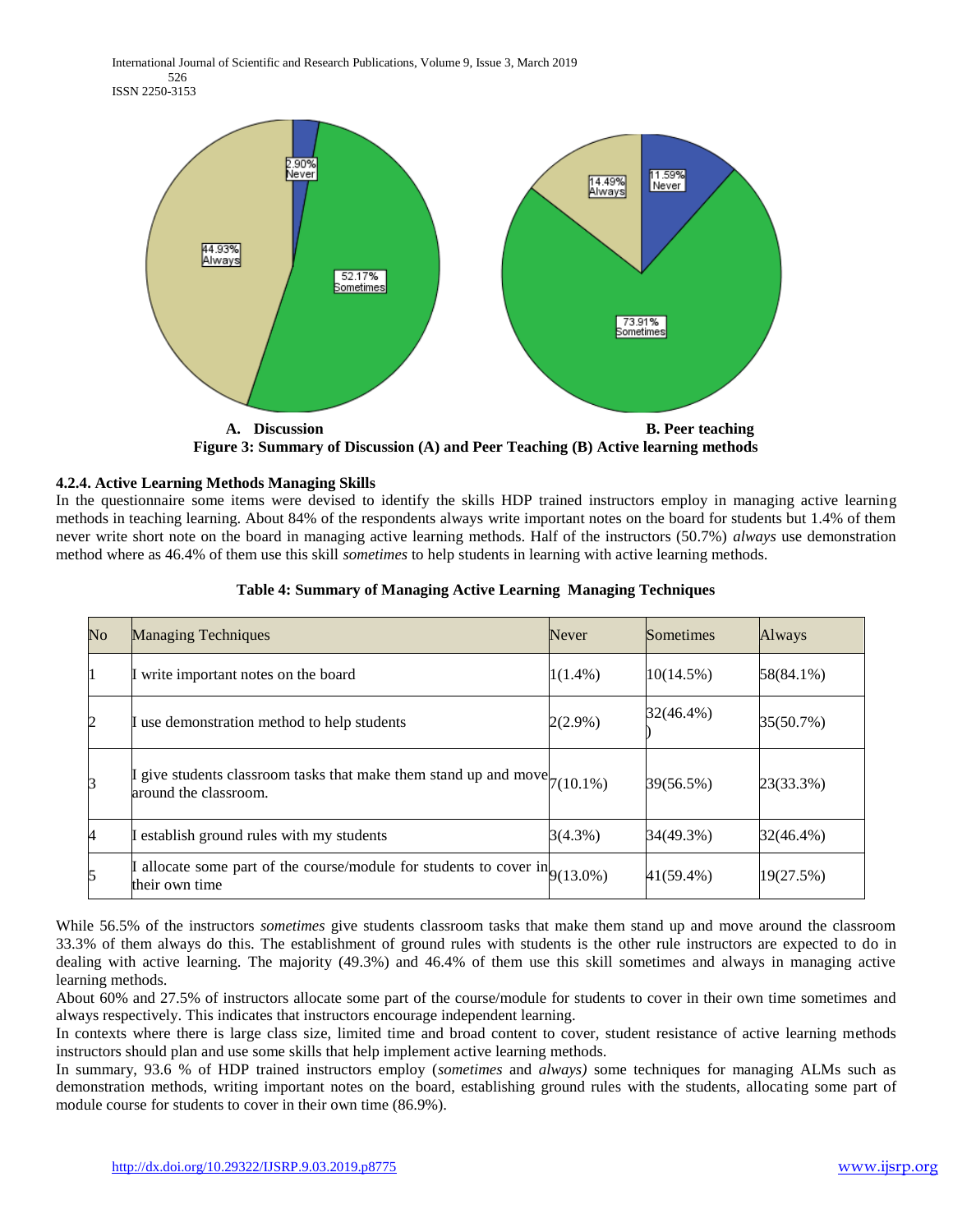## **4.2.5. Attitude of Instructors on using active learning methods**

The following table (Table 5) summarizes instructors" attitude of using active learning methods during their instructions. Almost all of the instructors (42.6% agree and 55.9% strongly agree) agree that active learning enhances students" level of understanding and involves them in problem solving. Nearly 99% of instructors believed that active learning creates the opportunities to share experiences and encourages friendship among students.

|                | No Items                                                                                                                         | <b>SDA</b> | DA               | <b>UD</b>         | $\mathbf{A}$ | <b>SA</b>    |
|----------------|----------------------------------------------------------------------------------------------------------------------------------|------------|------------------|-------------------|--------------|--------------|
| $\mathbf{1}$   | Active learning enhances students' level of $1(1.5\%)$<br>understanding and involves them in problem<br>solving                  |            | O.               | 0                 | 29(42.6%)    | 38(55.9%)    |
| $\overline{c}$ | Active learning creates the opportunities to share <sup>0</sup><br>experiences and encourages friendship among<br>students.      |            | $1(1.5\%)$       | $\Omega$          | 27(39.7%)    | 40(58.8%)    |
| $\overline{3}$ | Active learning can help to address the learners $1(1.5\%)$<br>with different learning styles                                    |            | O.               | $1(1.5\%)$        | 27(39.7%)    | 39(57.4%)    |
| 4              | Active learning enhances self-confidence and 1(1.5%)<br>independent learning of students                                         |            | $\Omega$         | $4(5.9\%)$        | 25(36.2%)    | 38(55.1%)    |
| 5              | Active learning decreases workload of teachers <sup>7</sup> (10.3%)<br>and students                                              |            |                  | 14(20.6% 9(13.2%) | 23(33.3%)    | $15(22.1\%)$ |
| 6              | Using active learning techniques causes shortage $6(8.8\%)$<br>of time to cover contents.                                        |            |                  | 14(20.6% 8(11.8%) | 16(23.5%)    | 24(34.8%)    |
| 7              | Pre-class preparation or devising active learning $7(10.3\%)$<br>techniques takes much more time than the<br>traditional method. |            |                  | 14(20.6% 8(11.8%) | 23(33.8%)    | 16(23.5%)    |
| 8              | The large class size (being large number of $6(8.8\%)$<br>students in a class) prevents you to implement<br>active learning.     |            | 11(15.9% 4(5.8%) |                   | 18(26.5%)    | 29(42.6%)    |
| 9              | Active learning causes difficulties in managing $ 10(14.7\%) 14(20.6\% 6(8.8\%)$<br>the class                                    |            |                  |                   | 20(29.4%)    | 18(26.5%)    |
| 10             | Group works may invite the dependency of $4(5.9\%)$<br>some students to others.                                                  |            |                  | 7(10.3%) 9(13.2%) | 28(41.2%)    | 20(29.4%)    |

| Table 5: Summary of Attitude of Instructors on Active Learning Methods |  |
|------------------------------------------------------------------------|--|
|------------------------------------------------------------------------|--|

About 33.3% of instructors *agreed* that active learning decreases workload of teachers and students and 22.1% of them *strongly agreed* with this. This indicates that active learning demands planning and this requires the instructor to exert effort.

On the other hand, the majority (26.5% agreed and 42.6% strongly agreed) of instructors agreed that large class is a challenge to implementing active learning methods. Similarly, the majority (29.4% agreed and 26.5% strongly agreed) of instructors believed that active learning causes difficulties in managing the class. Large class size is a challenge to employ active learning method.

The other challenge to the implementation of active learning methods is it causes shortage of time to cover contents. As can be seen in the table above table while about 57% of instructors agreed active learning methods causes shortage of time, 29 % of it does not cause time shortage. We can see that time is another challenge for implementing active learning methods.

About 61% of instructors believed that group works may invite the dependency of some students to others while 16.2% of them believed it does not invite dependency of students.

In general in items 1-4, 60.1% of the respondents in average agreed that there are challenges and limitations of implementing ALMs related to shortage of time to cover contents and pre-class preparation of ALMs, large class size and difficulties in managing the class, 30.6 % of them disagreed about the challenges and limitations.

Items 5-10 state the challenges and limitations of ALMs. While 93.6 % of HDP trained instructors employ (*sometimes* and *always)* some techniques for managing ALMs and minimizing the limitations of using ALMs such as demonstration methods, writing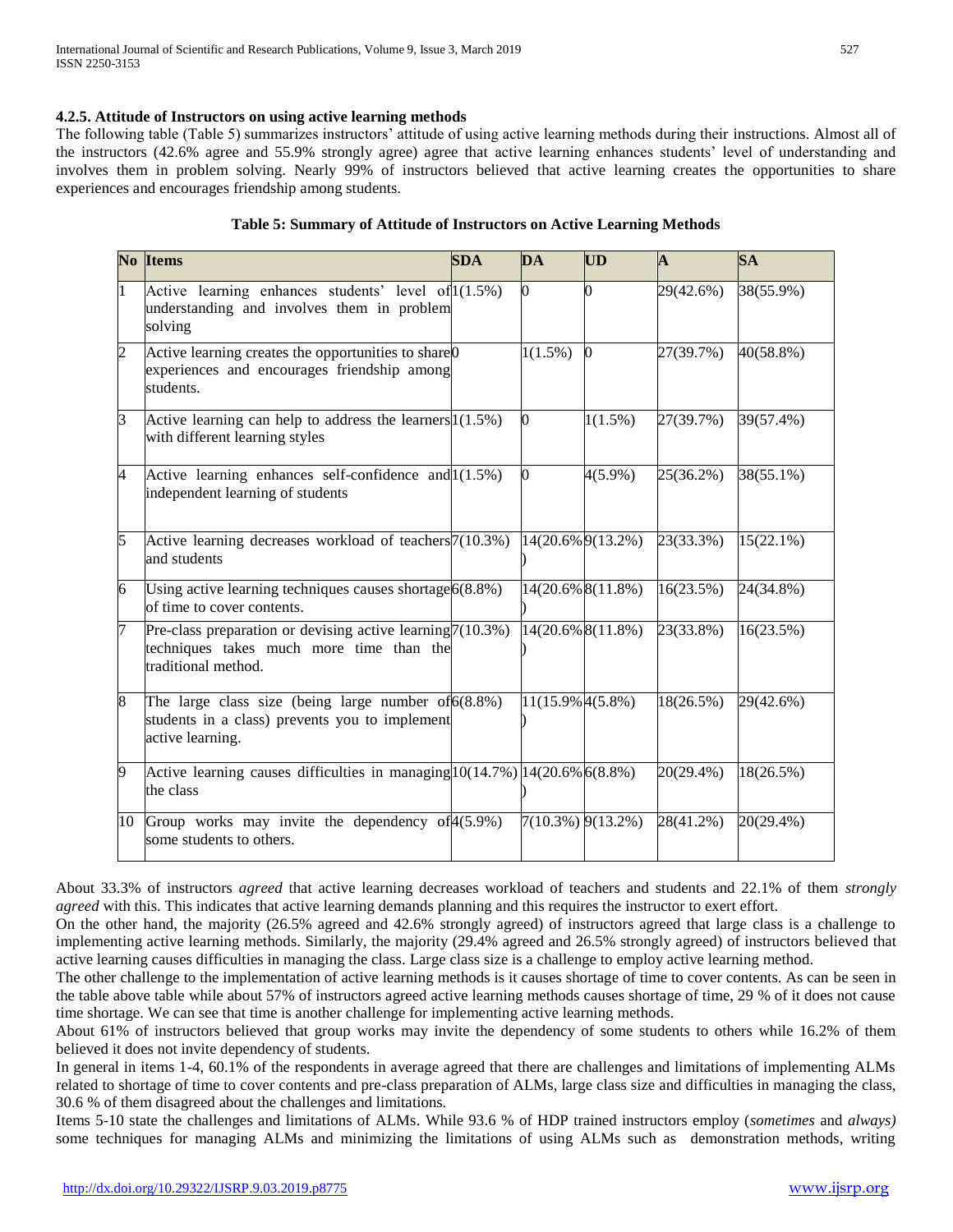important notes on the board, establishing ground rules with the students and allocating some part of module course for students to cover in their own time (86.9%). Instructors' use of these techniques for managing ALMs indicates that they believe in and are aware of the learning importance of ALMs. It seems an attempt by the instructors to minimize the limitations and challenges of ALMs.

## **4.2.6. Assessment**

In order to examine HDP trained instructors' knowledge of assessment techniques in teaching learning, they are expected to decide on whether the items in table 6 below describe assessment technique or not. About 23.5% of instructors said that they set an assignment after a session taught and give a written feedback to every student based on the course plan, but 23.5% of them replied No to this item. The practice of giving feedback is poor which seems to be that teachers run short of time to give feedback in large class size. While 73.5% of them believed that after presenting an explanation to the students, asking "Is it clear?"but you do not give them time to answer.

# **N o Items Yes No** 1 You set an assignment after a session taught and give a written feedback to every students based on the course plan  $52(76.5%)$  | 16(23.5%) 2 At intervals throughout` your teaching, you ask the students questions 61(89.7%) 7(10.3%) 3 You direct the students to copy your notes from the board, completing some sentences and filling in gaps, but you do not intend the work to be checked  $24(35.3\%)$  44(64.7%) 4 You set a brief assignment and students submit their work to you. 63(92.3%) 5(7.4%) 5 After presenting an explanation to the students, you ask" Is it clear?"but you do not give them time to answer  $8(26.5\%)$  50(73.5%) 6 To start a new session, you create a mind map with the whole group of what they have previously learnt to find out what they already know about the new topic havepreviouslylearnttofindoutwhattheyalreadyknowaboutthenewtopic  $62(91.2\%)$  6(8.8%)

## **Table 6: Description of Assessment Technique**

Almost all (91.2%) of the instructors create a mind map with the whole group of what they have previously learnt to find out what they already know. About 92% of them set a brief assignment and students submit their work accordingly.

Generally, in table 6 above, while 87.42% of HDP trained instructors said *Yes* to items that describe technique of assessment and 12.58 % replied *No* to these items. On the other hand, while 69.1% of the respondents said *No* to items that do not describe assessment technique, 30.9% of them replied *Yes*.

In average 87.% of HDP trained instructors have knowledge of and implement techniques of assessing students learning progress such as setting assignment and giving written feedback after a session, asking students questions at intervals throughout the session, connect the previous with the present contents by creating mind maps.

## **4.2.7. Belief, Knowledge and Practice of Assessment**

About 85% of the respondents believed that the primary objective of my assessment is to support learning while 12% of them said the contrary. About 98% of them said that Instructors should use assessment processes that are appropriate to the learning activities which students are engaged in. 42.3% of them do not use self-assessment in their teaching frequently while 47.7% of them use selfassessment frequently. It seems that there is gap in encouraging students to self-assess. Nearly 80% instructors said that their present assessment methods are effective in improving students' performance.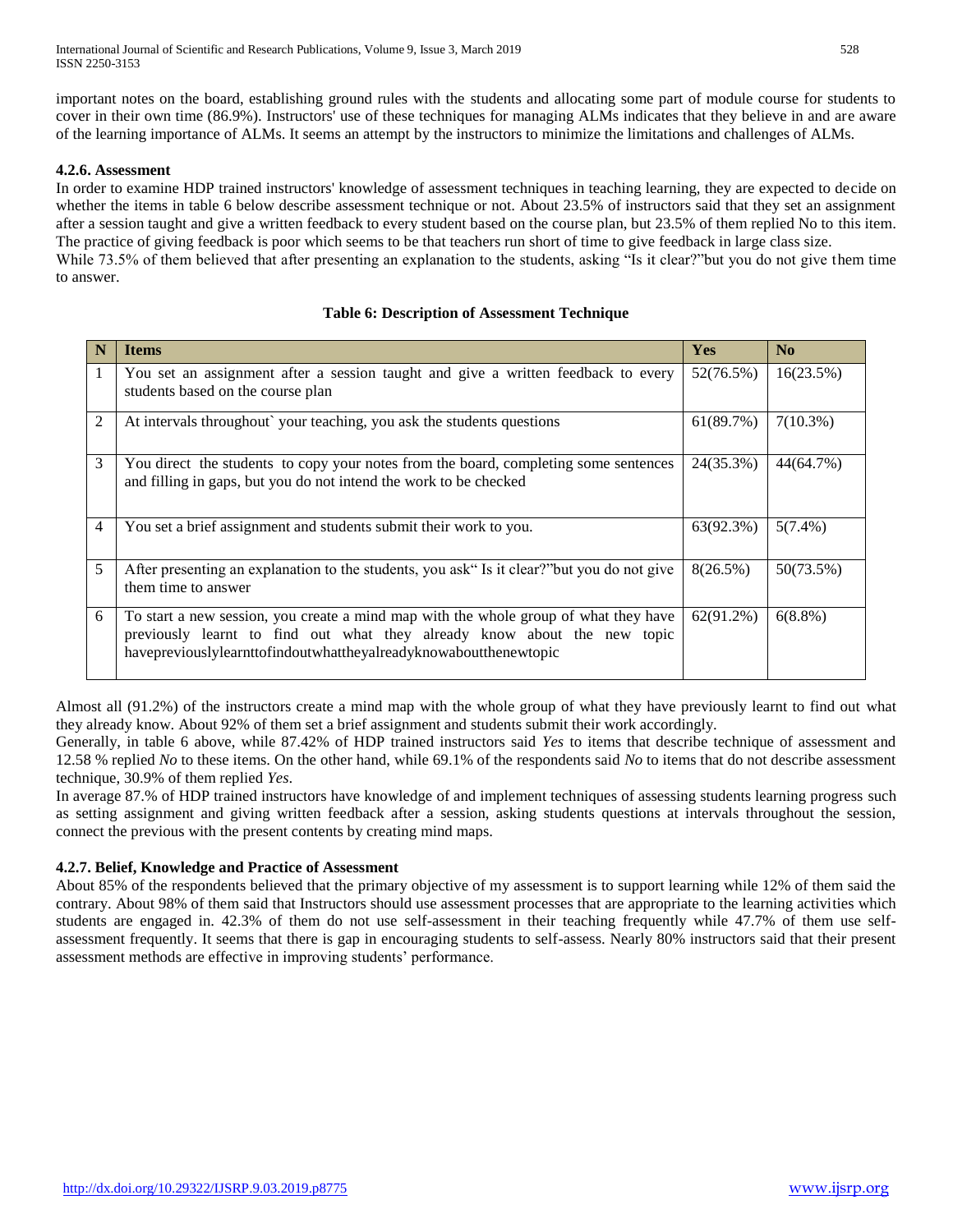|                    | No Items                                                                                                                                     | <b>SDA</b> | DA                        | <b>UD</b>  | $\mathbf{A}$                      | <b>SA</b>    |
|--------------------|----------------------------------------------------------------------------------------------------------------------------------------------|------------|---------------------------|------------|-----------------------------------|--------------|
| $\mathbf{1}$       | The primary objective of my assessment is to support learning                                                                                | 2(3%)      | 6(9%)                     | 2(3%)      | 23(34.3%)                         | 34(50.7%)    |
| $\overline{2}$     | Students should be fully involved in assessment process so that 2(3%)<br>they understand how to improve and become in dependent<br>learners. |            | 2(3%)                     | 2(3%)      | 35(52.2%)                         | 26(38.8%)    |
| 3                  | Assessment should help to motivate students and enhance their $1(1.5\%)$<br>self-esteem.                                                     |            | $0(0\%)$                  | 5(7.5%)    | 29(43.3%)                         | 32(47.8%)    |
| 4                  | Instructors should use assessment processes that are appropriate $1(1.5\%)$<br>to the learning activities which students are engaged in.     |            | $0(0\%)$                  | $1(1.5\%)$ | 32(47.8%)                         | 33(49.3%)    |
| 5                  | Assessment aims to help students to recognize the standards they $1(1.5\%)$<br>are aiming for.                                               |            | $1(1.5\%)$                | 3(4.5%)    | 33(46.3%)                         | $29(43.3\%)$ |
| 7                  | I am satisfied with the present assessment methods I am using.                                                                               | 5(7.5%)    | 6(9%)                     |            | 10(14.9% 30(44.8%)                | $16(23.9\%)$ |
| $\overline{\bf 8}$ | I think the assessment methods I am using are <i>fair</i> to the $3(4.5\%)$<br>students.                                                     |            | 5(7.5%)                   | 4(6%)      | 38(56.7%)                         | $17(25.4\%)$ |
| 9                  | My assessment really makes difference to my students in $3(4.5\%)$<br>passing or failing the course.                                         |            | 3(4.5)                    | 5(7.5%)    | 39(58.2%)                         | $17(25.4\%)$ |
| 10                 | I do not use self-assessment in my teaching frequently.                                                                                      |            | 8(11.9(% 24(35.8% 6(9%)   |            | 23(34.3%)                         | 6(9%)        |
| $\overline{11}$    | My present assessment methods are effective in improving $1(1.5\%)$<br>students' performance.                                                |            | $7(10.4\%)$ 6(9%)         |            | 39(58.2%)                         | 14(20.9%)    |
| 12                 | In communicating feedback, I always try to apply the 'sandwich' 2(3%)<br>model in order not to demoralize the students.                      |            | 6(9%)                     |            | 16(23.9% 36(53.7%)                | $7(10.4\%)$  |
| 13                 | Assessment is a part of my daily lesson                                                                                                      | $1(1.5\%)$ |                           |            | $7(10.4\%)$ $7(10.4\%)$ 37(55.2%) | 15(22.4%)    |
| 14                 | I always conduct my assessment as per the lesson plan.                                                                                       | 5(7.5%)    | 4(6%)                     | 3(4.5%)    | 35(52.2%)                         | 20(29.9%)    |
| 15                 | Assessment enables the instructor to adjust his/her teaching $2(3%)$<br>strategies                                                           |            | 3(4.5%)                   | 2(3%)      | 36(53.7%)                         | $24(35.8\%)$ |
| 16                 | regularly give students oral/written feedback after quizzes 2(3%)<br>, tests and assignments.                                                |            | 2(3%)                     | 4(6%)      | 39(58.2%)                         | 20(29%)      |
| $\overline{17}$    | evaluates academic $(1.5\%)$<br>adequately<br>My<br>assessment<br>performance relevant to the desired objectives.                            |            | $1(1.5\%)$                | 5(7.5%)    | 39(58.2%)                         | 21(31.3%)    |
| 18                 | The only way of assessing students is using tests and exams                                                                                  |            | 22(32.8% 22(32.8% 3(4.5%) |            | 13(19.4%)                         | $7(10.4\%)$  |
| 19                 | Assessment should take place at every stage of the learning $0(0\%)$                                                                         |            |                           |            | $1(1.5\%)$ 3(4.5%) 37(55.2%)      | 26(38.8%)    |

# **Table 7: Belief, Knowledge and Practice of Assessment**

About 64% of instructors always try to apply the "sandwich" model in order not to demoralize the student in communicating feedback while 12% of them did not apply. 88% of the respondents regularly give students oral/written feedback after quizzes, tests and assignments. This result is not consistent with the practice I know and it is different from what I observe. Students are often heard of not receiving feedback; instructors just return question papers or announce results, which is not feedback.

Only 30% of instructors believed that the only way of assessing students is using tests and exams. Almost all of them (94%) stated that assessment should take place at every stage of the learning process.

The majority of instructors believe and are aware that assessment supports learning, helps to motivate students and enhance their selfesteem, helps students to recognize the standards they are aiming for, helps understand how to improve and become independent learning, is a part of their daily lesson, enables the instructor to adjust his/her teaching strategies, should take place at every stage of

process of the control of the control of the control of the control of the control of the control of the control of the control of the control of the control of the control of the control of the control of the control of t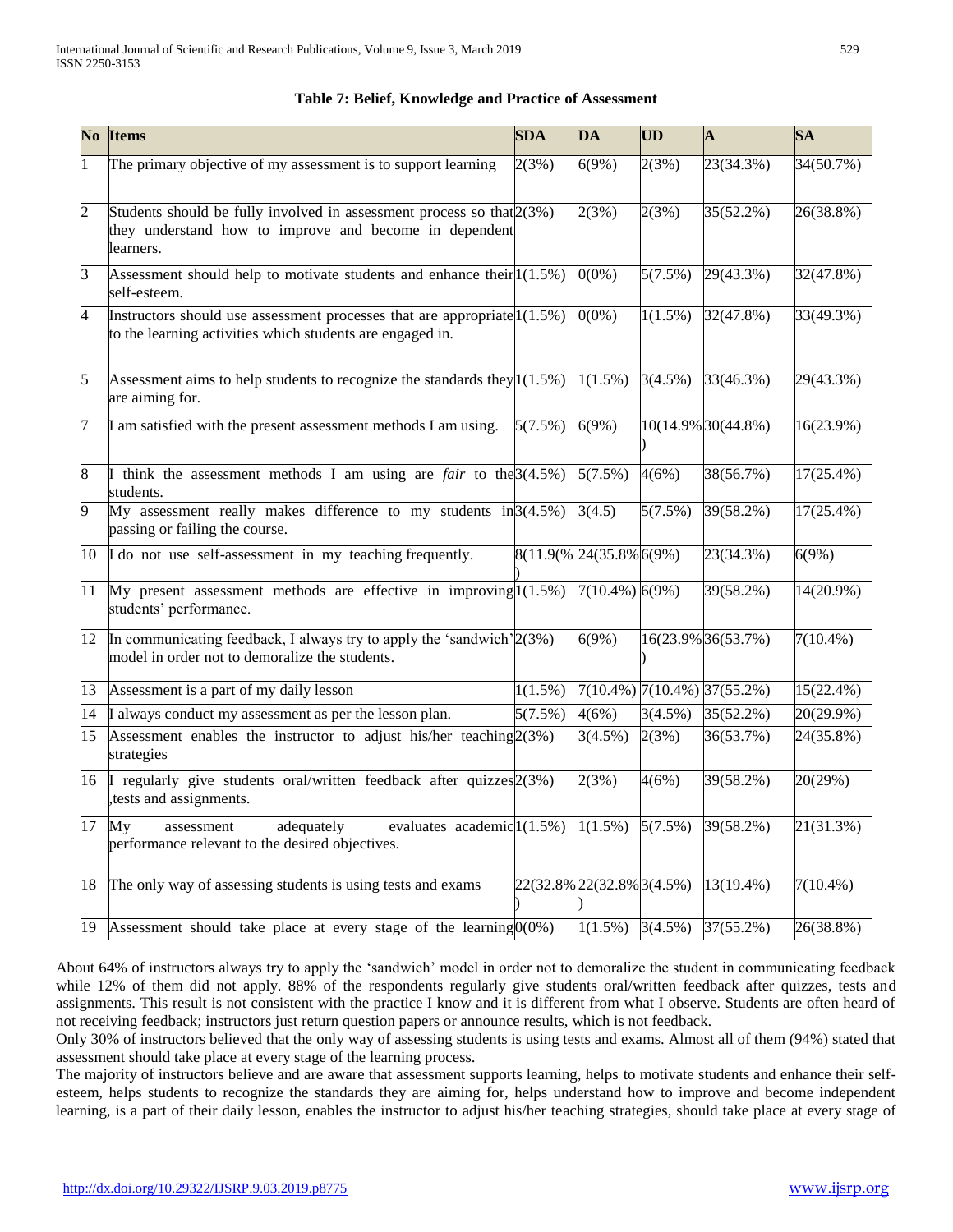the learning process and they are aware that tests and exams are not the only ways for assessing students. (65.6% disagree and 29.8% agree).

Overall the participants" average score on belief, knowledge and practice of assessment is 4.1 out of five which shows HDP trained instructors" agreement and positive view to belief, knowledge and practice of assessment and characteristics of assessment with standard deviation 0.44235 and 0.05404 standard error.

The following table revealed that average score out of five. The average score for reflective practice is 3.9662 with standard deviation of 0.47714 while the average score for attitude on using active learning methods is 3.9250 with 0.64539 standard deviations.

| Item                                            | Average<br>score | <b>Standard</b><br>deviation | Standard<br>error |
|-------------------------------------------------|------------------|------------------------------|-------------------|
| Reflective                                      | 3.9662           | 0.47714                      | 0.05744           |
| Attitude on using active learning<br>methods    | 3.93             | 0.64539                      | 0.07827           |
| Belief, knowledge and practice of<br>assessment | 4.1              | 0.44235                      | 0.05404           |

## **Table 8: final summary**

The average point and standard deviation of belief, knowledge and practice of assessment is found to be 3.9262 and 0.44235 respectively.

## **4.3. Findings from Focus Group Discussion**

The researcher organized seven FGD groups in which one FGD for each college teacher. The participants were 6-12 HDP trained instructors. FGDs were organized to triangulate the results of the questionnaire.

- 1**.** Are you benefitted from being trained of HDP? If yes, how?
- 2. What does reflective learning mean?
- 3. How do you assess your students learning?
- 4. What is active learning?
- 5. What active learning methods do you use in the teaching learning?

6. Does active learning have any limitations or challenges of?

Teacher-1*: Since I am from applied science background, or I have not taken pedagogical courses, taking HDP helped me a lot. Assessment techniques I learned helped me to know my students background, progress and achievement. I also got skills in preparing quality test. To identify performance level of students, high achievers to low, and approach, adapt my method based on their interest and level.*

Teacher-2: *Helped me in managing student behavior since I learned how to treat and handle students with different psychological, social and economic background. Besides during the training session I expose myself with instructors of different discipline and experience…which helps me develop self-confidence. Before HDP training I focused on lecture method in which I simply wrote note on the board and depend myself on lecture method. Now as a result of HDP training I give time for my students to discuss and for presentation. I give students some tasks to do at home. It helped me to favor student centered method*.

Teacher 3: *I can see from my students face whether they understand or not, that means I use observation. I also use question and answer for clarity. Formally I assess based following test preparation techniques. I relate test items with course and unit objectives; try to include items for measuring the three domains: cognitive, affective and psychomotor. If I were not trained for HDP, I would not be able to differentiate between these*.

From the responses of the above teachers, we can see that they have awareness of assessment principles and how they are used. They indicated that assessments are used to know students background, progress of learning and achievement. Besides, HDP training introduced them with student centered teaching method which gives students time and think. Teacher 4 for example uses discussion and presentation methods as student centered methods. This is consistent with questionnaire findings in which majority of respondents use presentation and discussion as active learning methods.

Some instructor said they forgot what reflective practice is. Majority of the instructors described it as to evaluate one"s own practice. However, not all of the participants described what aspect of their practice they evaluate. This is consistent with the finding of the questionnaire for which average score for reflective practice is 3.9662.

Concerning active learning, almost all of the instructors replied that active learning refers to involving all learners in the learning process meaningfully. An enormous number of ALMS were mentioned as having been successfully used to greater or lesser degrees. ALMs reported usually used by the participants include question and answer, brainstorming, gaped lecture, demonstration, pair and group work. For example, one instructor said he uses demonstration in lab. Another instructor said, 'I use gapped lecture in which I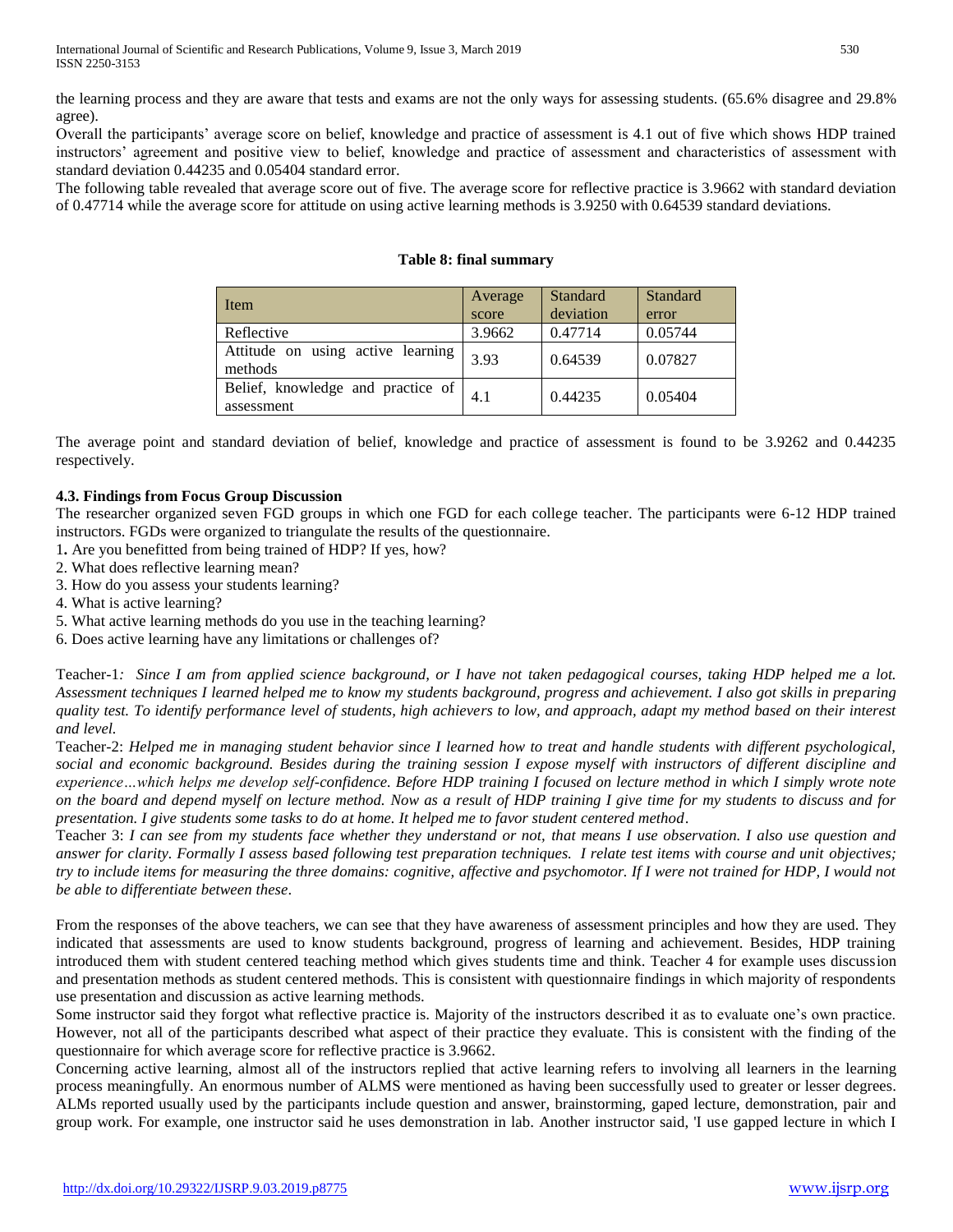present for some minutes and then I give the chance for students to present.' This result supports the questionnaires finding in which 89.68% of HDP trained instructors use ALMs mentioned above.

With regards the reasons for using ALMs one of the participants said, 'it helps students to participate.' He stated that in the case of lecture the teacher is owner but when the instructor employs ALMs students will have a share. This enables them to be aware that learning is the responsibility of the student not the teacher. Another instructor indicated that they get confidence to learn independently, get experience from their peer. Above all the use of active learning methods will help them to think and analyze instead of simply listening to lectures. Learning is the responsibility of the student, and the teacher needs to provide students with opportunity for practicing different active learning methods.

Still another said, "It eases tension among learners. As they are actively engaged in group and individual work, students feel comfortable and relaxed. They also gained confidence in the instructor with recognition of my effort to make learning easy and comfortable." "HDP brings confidence on how to deliver lesson and choose appropriate methods to use."

Concerning the challenges of active learning there are limitations for its deterrence. One of the challenges is they are time consuming. Some courses are block which are expected to complete within two or three weeks, so I am forced to use lecture to cover the course with limited short time. Also the class is large in some cases there is no space for me to move in that makes implementation of active learning methods like group work difficult. Sometimes students resist. A teacher remarked that his failure as an HDP graduate is because he has been unable to use all ALMS and all assessment methods because of number of students in the class, the nature of the subject, the time given to complete the course. He said, ''I gave my students tasks to be done in the class through active learning but only a few completed them properly."

The impact of the HDP was noted in the following respects: planning lessons, use of different assessment methods, handling large classes, making students active, opening the minds of the learners, lesson planning and evaluation and time management. They felt that the methods they learnt during the HDP help them to get continuous feedback about students" progress as well as to know how to make their students active learners who are not just passively memorizing everything the teacher tells them. They express the view that they are better able to plan their lesson and choose teaching methods appropriate to the topic they are teaching. Would the HDP graduates have known about all ALMs they mentioned if they hadn"t taken the HDP course? Even if they do not employ them frequently, they have added to their range of options when they teach and all seem to be aware of the need for students to participate actively.

## **4.4. Classroom Observation Results**

In order to find out grade twelve teachers actual classroom practices in promoting learner autonomy, a semi-structured observation was conducted using a checklist that consisted of five items with four sub points each. The teachers' activities were observed and rated with categories of 'Yes' or 'No' which were changed into five-point scales namely: Ineffective (0), less effective (1), fairly effective (2), effective (3), and very effective (4)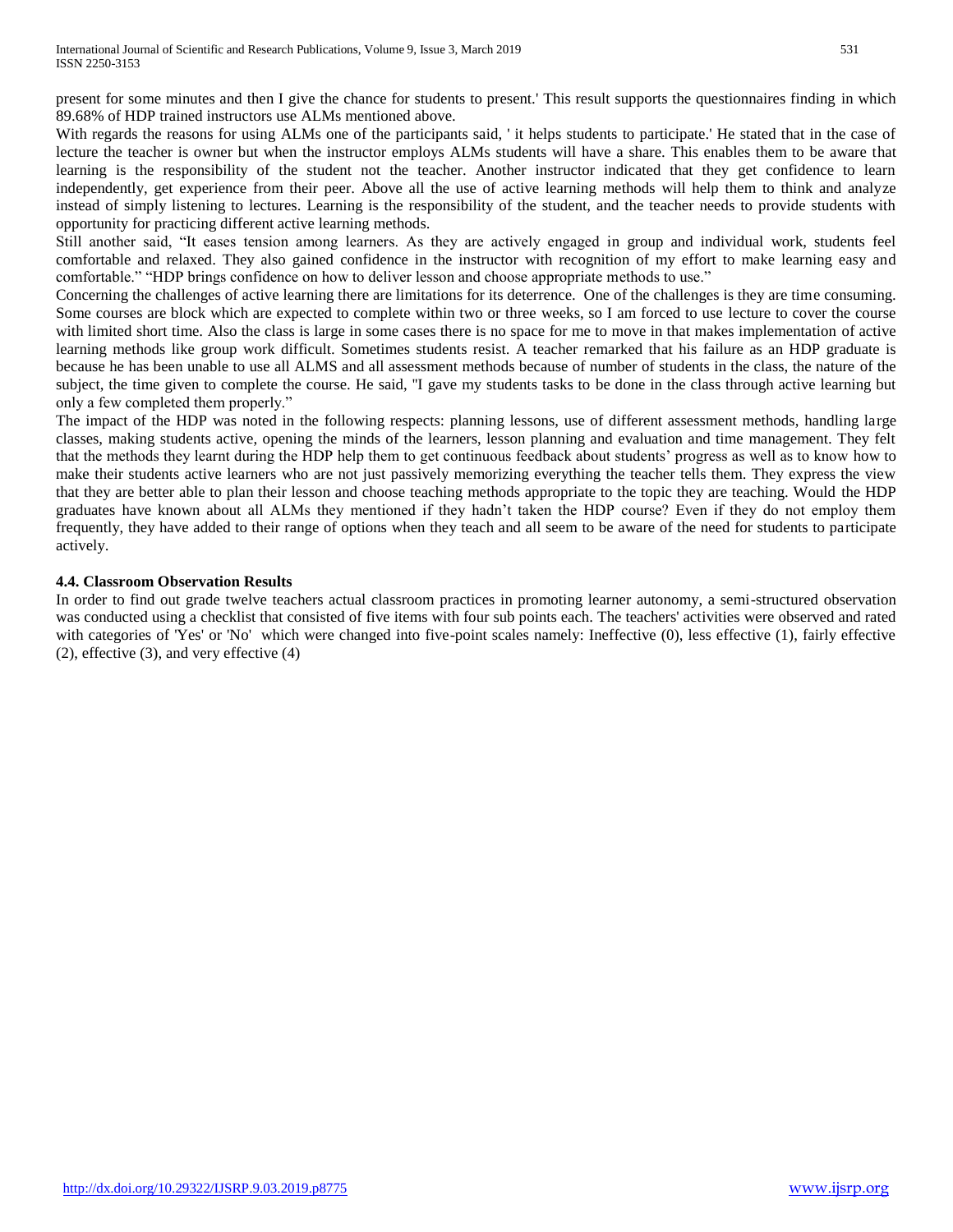| S.           | Items                                                                                                                 | <b>Scales</b>                  |                        |                 |      |                |                        |                |      | Aver     |               |        |
|--------------|-----------------------------------------------------------------------------------------------------------------------|--------------------------------|------------------------|-----------------|------|----------------|------------------------|----------------|------|----------|---------------|--------|
| $\mathbf n$  |                                                                                                                       | 4                              | 3                      |                 |      | $\overline{2}$ |                        | 1              |      | $\Omega$ |               | age    |
|              |                                                                                                                       |                                |                        |                 |      |                |                        |                |      |          |               |        |
|              |                                                                                                                       | $\mathbf{F}$                   | $\frac{0}{0}$          | $\mathbf{F}$    | $\%$ | $\mathbf{F}$   | $\%$                   | $\mathbf{F}$   | $\%$ | $\rm F$  | $\frac{0}{0}$ |        |
|              | <b>Reflective Practices</b>                                                                                           |                                |                        |                 |      |                |                        |                |      |          |               | 40.3   |
| $\mathbf{1}$ | The instructor has prepared lesson plan (well organized<br>delivery)                                                  |                                |                        |                 |      | 10             | 27.<br>8               |                |      |          |               |        |
| 2            | Manage time properly by planning ahead of lessons                                                                     |                                |                        | 18              | 50   |                |                        |                |      |          |               |        |
| 3            | Encourage learners to plan and assess their learning                                                                  |                                |                        |                 |      | 6              | 16.<br>7               |                |      |          |               |        |
| 4            | Freely accepts comments and suggestions from students                                                                 |                                |                        |                 |      | 5              | $\overline{13}$ .<br>9 |                |      |          |               |        |
| 5            | Respect cultural diversities                                                                                          |                                |                        |                 |      | 7              | 19.<br>$\overline{4}$  |                |      |          |               |        |
| 6            | The teacher encourages self-assessment                                                                                |                                |                        |                 |      |                |                        | $\overline{4}$ | 11.1 |          |               |        |
|              | <b>Active Learning Methods (ALMs)</b>                                                                                 |                                |                        |                 |      |                |                        |                |      |          |               | 54.6   |
| 7            | The teacher's use of active learning managing<br>Techniques                                                           |                                |                        | $\overline{23}$ | 63.9 |                |                        |                |      |          |               |        |
| 8            | Uses active learning methods appropriate to the lesson                                                                |                                |                        | 19              | 52.7 |                |                        |                |      |          |               |        |
| 9            | Varies active learning methods to address students<br>learning styles and preferences                                 |                                |                        | 17              | 47.2 |                |                        |                |      |          |               |        |
|              | <b>Assessment Techniques</b>                                                                                          |                                |                        |                 |      |                |                        |                |      |          |               | 73.6.3 |
| 10           | At interval the instructor asks questions                                                                             | 3<br>$\overline{2}$            | $\overline{88}$ .<br>9 |                 |      |                |                        |                |      |          |               |        |
| 11           | To start a new section, the teacher creates a mind map<br>with the whole group of what they have previously<br>learnt | $\overline{2}$<br>5            | 69.<br>$\overline{4}$  |                 |      |                |                        |                |      |          |               |        |
| 12           | The instructor sets a brief assignment and students<br>submit their work                                              | $\overline{2}$<br>8            | 77.<br>8               |                 |      |                |                        |                |      |          |               |        |
| 13           | The teacher sets a brief assignment and students submit<br>use                                                        | $\overline{2}$<br>$\mathbf{1}$ | 58.<br>3               |                 |      |                |                        |                |      |          |               |        |
|              | Total                                                                                                                 |                                |                        |                 |      |                |                        |                |      |          |               |        |

# *Table 10 Teachers' Actual Classroom ALMs, Assessment Techniques and Practices*

. Keys: 4-very effective, 3- effective, 2-fairly effective, 1-less effective, 0-ineffective

The classroom observation result shows that the majority of the teachers' overall reflective practices are fairly- effective-2. This result is slightly inconsistent with the questionnaire's finding in which the average score of the instructors on reflective practices is 3.966. This must be due to respondents over ratting of their reflective practices on the self reported survey questionnaire. Among reflective practices observed, only time management is found to be effective. This shows that the instructor prepares what to be done in the classroom. However, the teacher's encouragement of learner self-assessment is less effective (1). This is inconsistent with questionnaire finding in which the majority of the participants said they encourage self-assessment.

Similarly, the HDP trained instructors' active learning methods based on classroom observation result are 3- effective (3). The findings of the class observation are consistent with that of questionnaire in that the instructors were observed frequently to write rules and demonstrate how to implement active learning methods for students. This is again consistent with the result of the questionnaire.

On the other hand, HDP trained instructors implemented the assessment techniques very effectively-4. They tell students objectives at the introductory part of the lesson and then sets questions, give assignment or give class works to do. At the end of their lesson, they ask students questions or give tasks for measuring understanding. At intervals, they were asking questions for monitoring students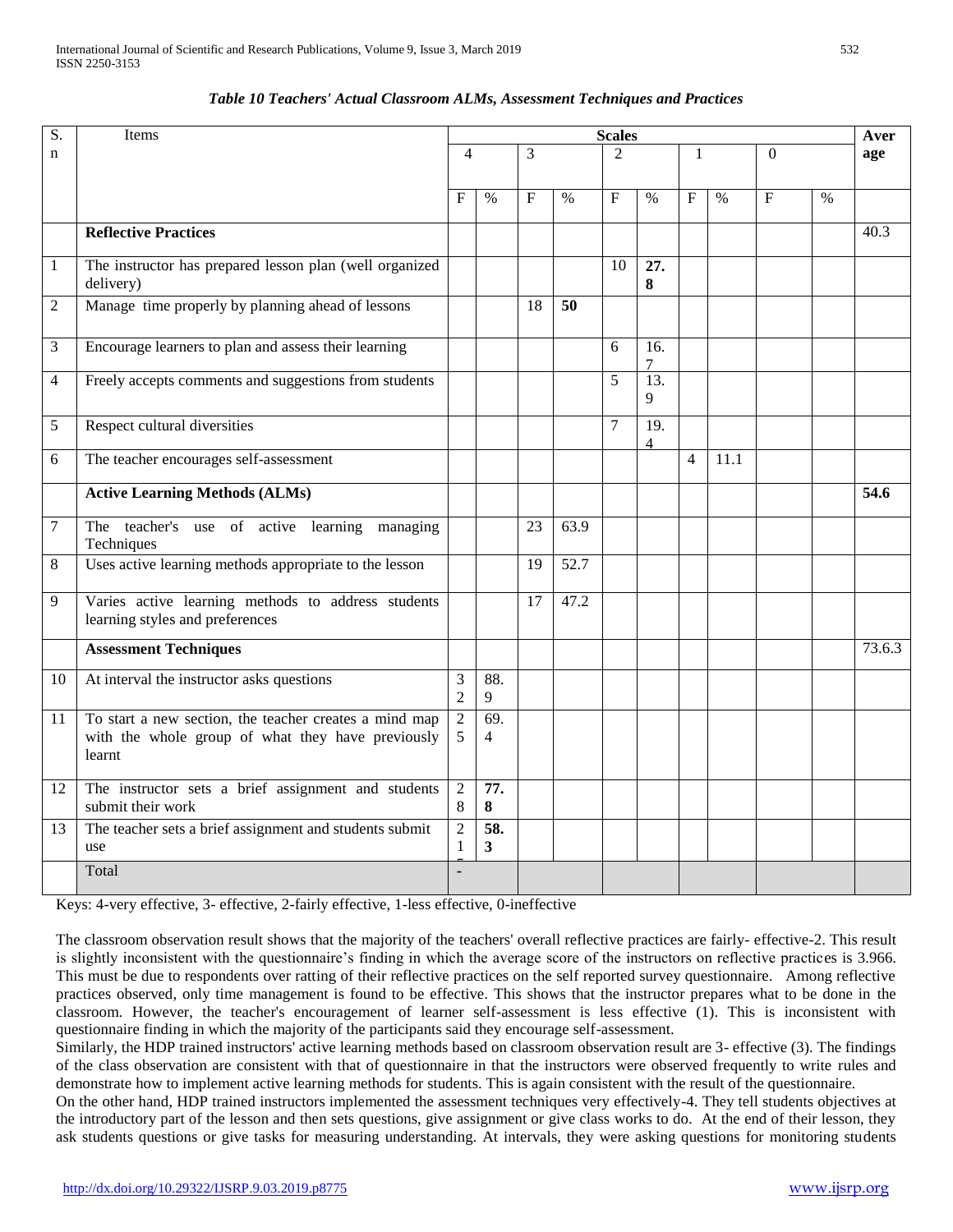learning. However, in the focus group discussion the participants underscored the difficulty of implementing continuous assessment due to practical challenges of large class size.

## **Summary of Findings**

The purpose of this study was to examine HDP trained instructors implementation competencies in the teaching and learning process. The specific objectives of this study were:

- Identify the level of the reflective practice of HDP trained instructors.
- Assess the knowledge, attitude and skills of using active learning methods of HDP trained instructors.
- Assess the knowledge, belief and practice of using assessment techniques of HDP trained instructors.
- Identify the major challenges that hinder HDP graduate in the implementation of active learning methods and assessment techniques

In the course of answering these questions, mixed research design was employed. To this effect questionnaire, focus-group discussion and classroom observation were utilized as instrument during data collection.

Comprehensive sampling was used to include 69 HDP trained on duty instructors of Wolkite University who have successfully completed HDP training in the second semester of 2018. The obtained data were analyzed quantitatively and qualitatively. Quantitatively the data were analyzed by employing statistical tools such as frequency, percentage, mean and standard deviation.

The classroom observation result shows that the majority of HDP trained instructors' overall reflective practices are fairly- effective-2. This result is slightly inconsistent with the questionnaire"s finding in which the average score of the instructors on reflective practices is 3.966. This must be due to respondents over ratting of their reflective practices on the self reported survey questionnaire. Among reflective practices observed, only time management is found to be effective-3. Besides, the researcher did not see documented lesson or session plans, which indicates that they are less effective in monitoring their lesson. In the questionnaire the majority (93.7%) of them agreed that they manage time properly by planning ahead of lessons. By 'planning' it is obvious that the instructors meant reading the 'what to teach' before class. Time management for the instructors seemed to mean completion of delivering the content of the lesson, and that is why the majority of respondents agreed that they manage time.

The teacher's encouragement of learner self-assessment is less effective (1). This is inconsistent with questionnaire finding in which the majority of the participants said they encourage self-assessment in planning and assessing their learning (68.1%). Furthermore, in the questionnaire the instructors reported that they listen to and readily receive comments from students and colleagues to improve their teaching (94.2%). However, this also is an exaggerated self reported data. In the FGD college deans and quality assurance coordinators underscored that almost every teachers were resisting university wide scheduled peer class observation for identifying strong and weaknesses of instructors.

The average score for knowledge, attitude and skill on the implementation of active learning methods is 3.9250 with 0.64539 standard deviations of their responses.

While the majority 89.68% (60.47% sometimes and 29.21% always) of HDP trained instructors use ALMs, 10.48% % of the instructors *never* implement ALMs. Commonly used ALMs are question and answer, brainstorming, discussion, pair and group works and project work. Active learning methods which are *never* used by the majority of instructors include jigsaw group, cross-over group, case study, debate and simulation.

The majority (85.23%) of HDP trained instructors at Wolkite University have positive attitude and are aware of the pedagogical importance of ALMs in that they enhance students" level of understanding and involve them in problem solving, create the opportunities to share experiences and encourage friendship among students, help to address the learners with different learning styles and enhances self-confidence and independent learning of students. Only 8.85.43 % of them do not believe in the importance of ALMs.

While 60.1% of the respondents in average agreed that there are challenges and limitations of implementing ALMs related to shortage of time to cover contents and pre-class preparation of ALMs, large class size and difficulties in managing the class, 30.6 % of them disagreed about the challenges and limitations. .

However, 93.6 % of HDP trained instructors employ (*sometimes* and *always)* some techniques for managing ALMs and minimizing the limitations of using ALMs such as demonstration methods, writing important notes on the board, establishing ground rules with the students and allocating some part of module course for students to cover in their own time (86.9%). Instructors' use of these techniques for managing ALMs indicates that they believe in and are aware of the learning importance of ALMs. It is an attempt by the instructors to minimize the limitations and challenges of ALMs. Similarly, the HDP trained instructors' active learning methods based on classroom observation result are 3- effective (3). However, their effectiveness is limited to some common ALMs. The findings of the class observation are consistent with that of questionnaire in that the instructors were observed frequently to write rules and demonstrate how to implement active learning methods for students. This is again consistent with the result of the questionnaire.

On the other hand, the average point and standard deviation of belief, knowledge and practice of assessment is found to be 4.1 and 0.44235 respectively. In other words, 87.% of HDP trained instructors in average have knowledge of and implementation techniques of assessing students learning progress such as setting assignment and giving written feedback after a session, asking students questions at intervals throughout the session, connect the previous with the present contents by creating mind maps.

HDP trained instructors' use of assessment techniques and practices supports their belief and knowledge of assessment. The majority of instructors believe and are aware that assessment supports learning, helps to motivate students and enhance their self-esteem, helps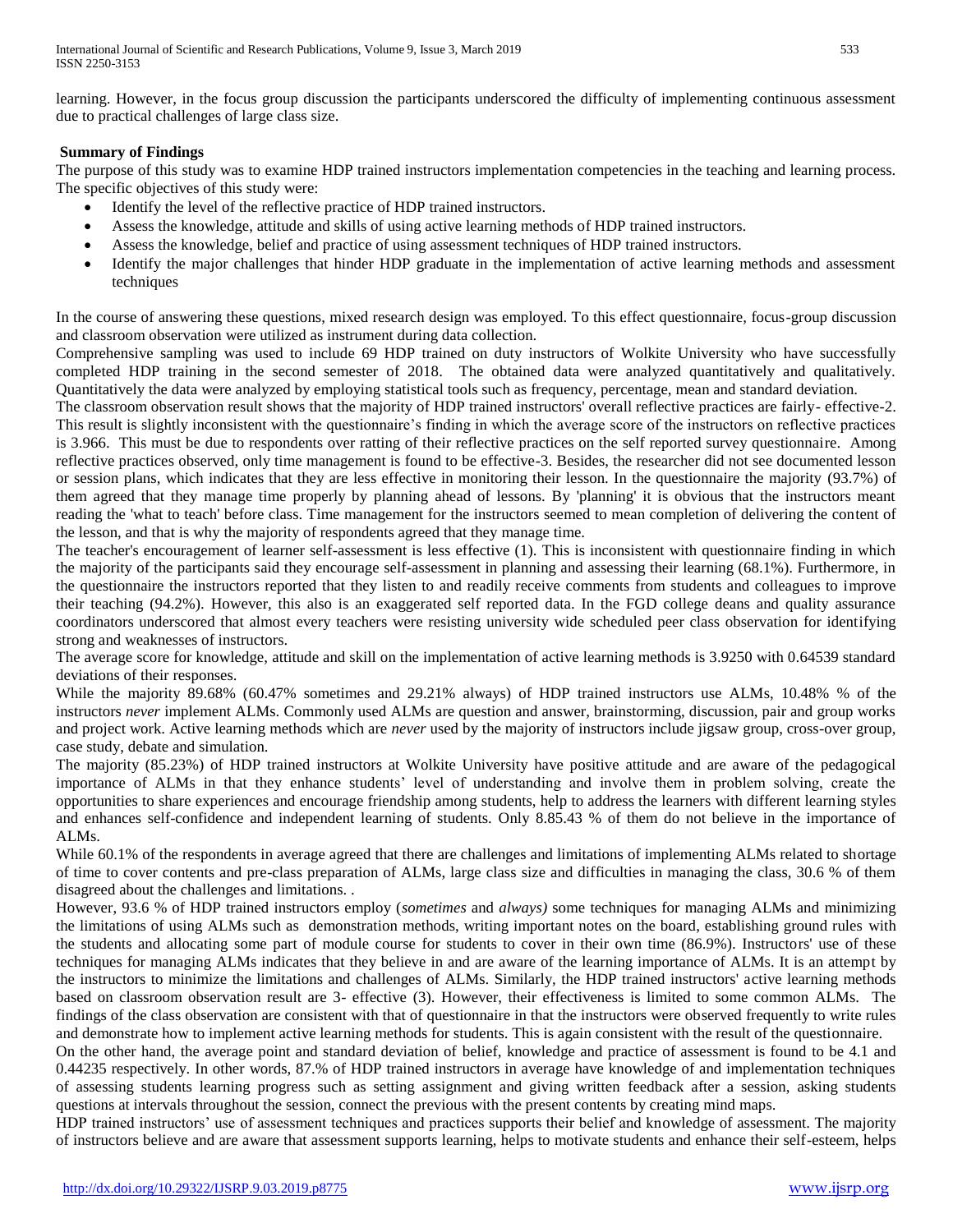students to recognize the standards they are aiming for, helps understand how to improve and become independent learning is a part of their daily lesson, enables the instructor to adjust his/her teaching strategies, should take place at every stage of the learning process and they are aware that tests and exams are not the only ways for assessing students. (65.6% disagree and 29.8% agree).

#### **5. Conclusions**

Based on the findings and discussions made in this study, the following conclusions were made.

The study on HDP trained instructors at Wolkite University during the second semester of 2018 indicated that the instructors tend to be rigid and unresponsive to become effective in covering the syllabus and preparing students for examinations. In other words; they were *fairly effective* in reflective practice to engage in continuous evaluation of what they do which enables them to be flexible, analytical, and socially aware. With regards to active learning methods, HDP trained instructors at Wolkite University have positive attitude towards ALMs in general and are aware of the pedagogical importance of ALMs to develop higher order levels. However, their implementation is limited to some common types of ALMs. They have little or no knowledge of some ALMs such as jigsaw group, cross-over group, simulation, etc. Although the majority of instructors agreed that there are challenges and limitations of implementing ALMs related to shortage of time to cover contents and pre-class preparation of ALMs, large class size and difficulties to manage the class, they employ some techniques for managing ALMs and minimizing the limitations. Instructors' use of these techniques for managing ALMs indicates that they believe in and are aware of the learning importance of ALMs. It is an attempt by the instructors to minimize the limitations and challenges of ALMs. The fact that some of the HDP instructors *never* implement ALMs indicate that they tend to focus on lecture dominated teaching method, and they fail to encourage independent learning and learner responsibility.

Generally, HDP trained instructors are aware of assessment techniques and believe in the pedagogical importance they have to learning and teaching. However, they believe that the implementation of continuous assessment or formative evaluation is time taking since the classes are of large size. Provision of feedback on continuous assessment of large class is also time consuming.

In short, even though HDP trained instructors believe in the significances of active learning, and are they aware of how to employ some of the common ALMs and assessment techniques, they are effective in using only some common ALMs, and they are forced to dominantly use lecture method in course delivery due to large class size, resources and other time limitations and lack of some students readiness to learn independently. HDP graduates seem to lack to fully implement the pedagogical and social competencies they got as; they lack to be flexible,due to the aforementioned challenges and prescribed and rigid curriculum HDP graduates are expected to follow.

#### **6. Recommendations**

On the basis of the findings and the conclusions drawn out of them, the following recommendations were made.

In the first place HDP graduates need follow –up workshops throughout their careers to remind them of HDP methods. Similarly, colleges and quality assurance office should take the initiative to help instructors improve their practices through reflective learning and make reflective practice a culture through continuous peer classroom observation. Besides the University has to organize classrooms and chairs that flexibly move so that ALMs could be implemented at ease. Finally, competent and well experienced trainers should be assigned to the university's HDP training centre that must also be furnished with pedagogical resources.

#### **REFERENCES**

- [1] Abdissa, A. (2017).The Role of Higher Diploma Program in Improving Trained Teachers" Classroom Teaching *Methods*: Focused on Selected CTE of Oromia. Global Journals Inc. (USA)
- [2] Assefa Berhane (2002). "*Quality: A higher Education Perspective*". Institute of Education Research Flambeau Vol. 9 No.2.
- [3] Black, P.&William, D. (1998).Inside the Black Box: Raising Standards through Classroom Assessment Cambridge: King"s College.
- [4] Covey, S. R. (2015). *The 7 Habits of Highly Effective People*. Franklin Covey Co.
- [5] Dewey (1933) as cited in Ministry of Education Higher Diploma Handbook (2011)
- [6] "ESDP IV (2010/2011- 2014/15)."Federal Ministry of education, Federal Democratic of Ethiopia, (2010).
- [7] Getachew, A. & etal.(2018). Handbook for Professional Training of Academic Staff in Higher Education *Institutions*( Unpublished). Ministry of Education. A.A
- [8] "HDP Handbook" (2008). Edition federal Ministry of Education.
- [9] Pollard et al (2008), as cited in Ministry of Education Higher Diploma Handbook (2011).
- [10] Robson, C. (2002).Real World Research, 2<sup>nd</sup> ed., (Oxford: Blackwell Publishers Ltd).
- [11] Turnbull, J. (2009). *Coaching for Learning.* (London: Continuum International Publishing Group).
- [12] UNESCO (1996).*Learning: The Treasure Within*. Report to UNESCO by the InternationalCommission in Education for the 21st century (UNESCO Publishing).
- [13] University of California, Berkeley (2018). *Behaviorism*. Retrievable from http://gsi.berkeley.edu/gsi-guide-contents/learning-theory-research/behaviorism/.)
- [14] Weegar, M. A. & Pacis, D. (2012) A Comparison of Two Theories of Learning Behaviorism and Constructivism as applied to Face-to-Face and Online Learning. E-Leader Manila Retrievable from: https://www.g casa.com/conferences/manila/papers/Weegar.pdf.

#### AUTHORS

**First Author** – Chernet Zerga Wejira, Department of English Language and Literature, Wolkite University, Wolkite, Ethiopia [chernetzerga6@gmail.com,](mailto:chernetzerga6@gmail.com) P.o.box-07